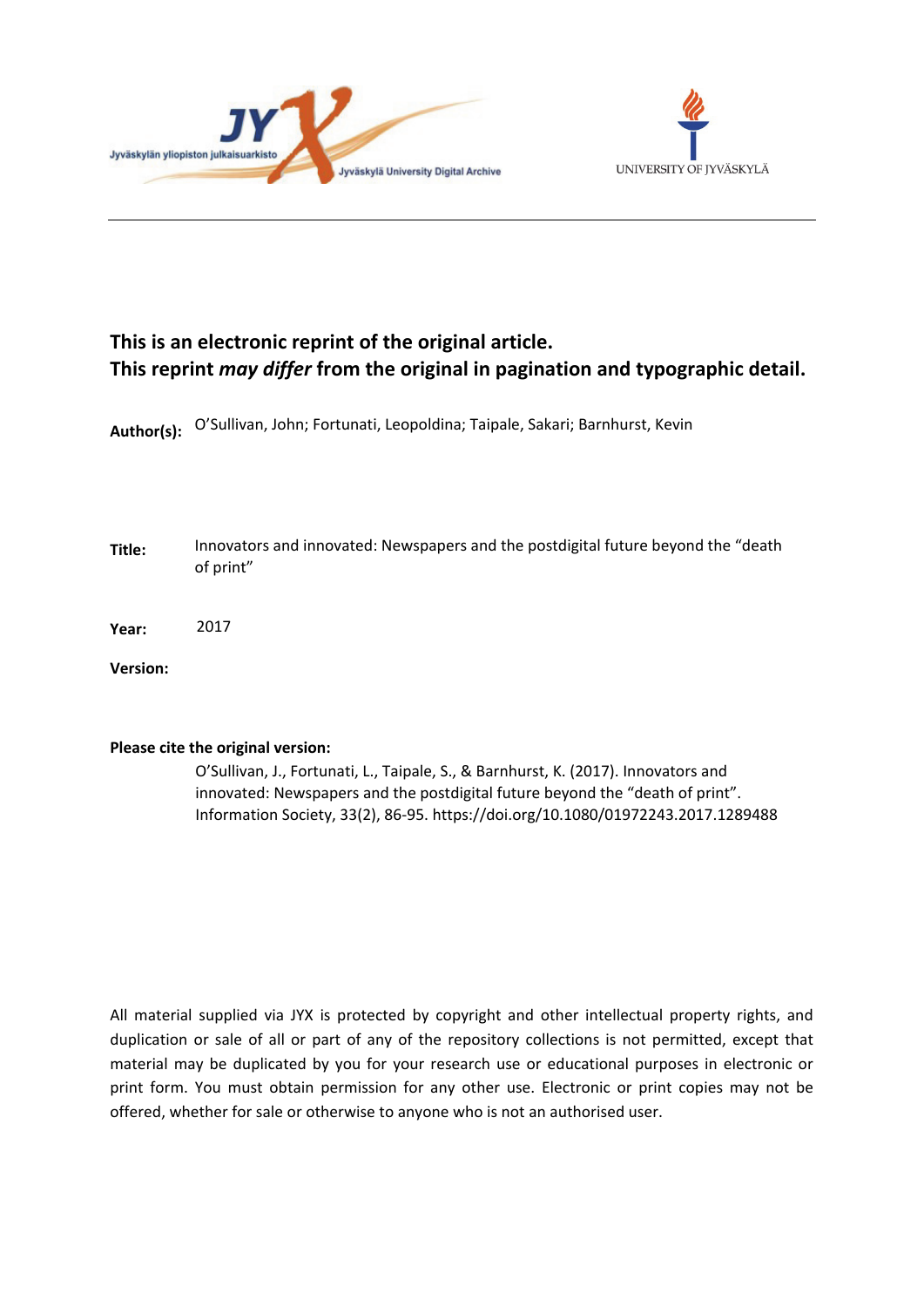# **Innovators and Innovated: Newspapers and the Post-Digital Future Beyond the "Death of Print"**

John O'Sullivan, School of Communications, Dublin City University, Dublin, Ireland

Leopoldina Fortunati, Department of Human Studies and Cultural Heritage, University of Udine, Italy

Sakari Taipale, Department of Social Sciences and Philosophy, University of Jyvaskyla, Jyvaskyla, Finland

Kevin Barnhurst\*, Department of Communication, University of Illinois, Chicago, Illinois, USA.

\*Deceased (Professor Barnhurst passed away on June 2, 2016.)

RUNNING HEAD: Innovators and Innovated

# **Corresponding author:**

Prof. Leopoldina Fortunati,

Department of Human Studies and Cultural Heritage,

University of Udine,

Vicolo Florio, 2/B

33100 Udine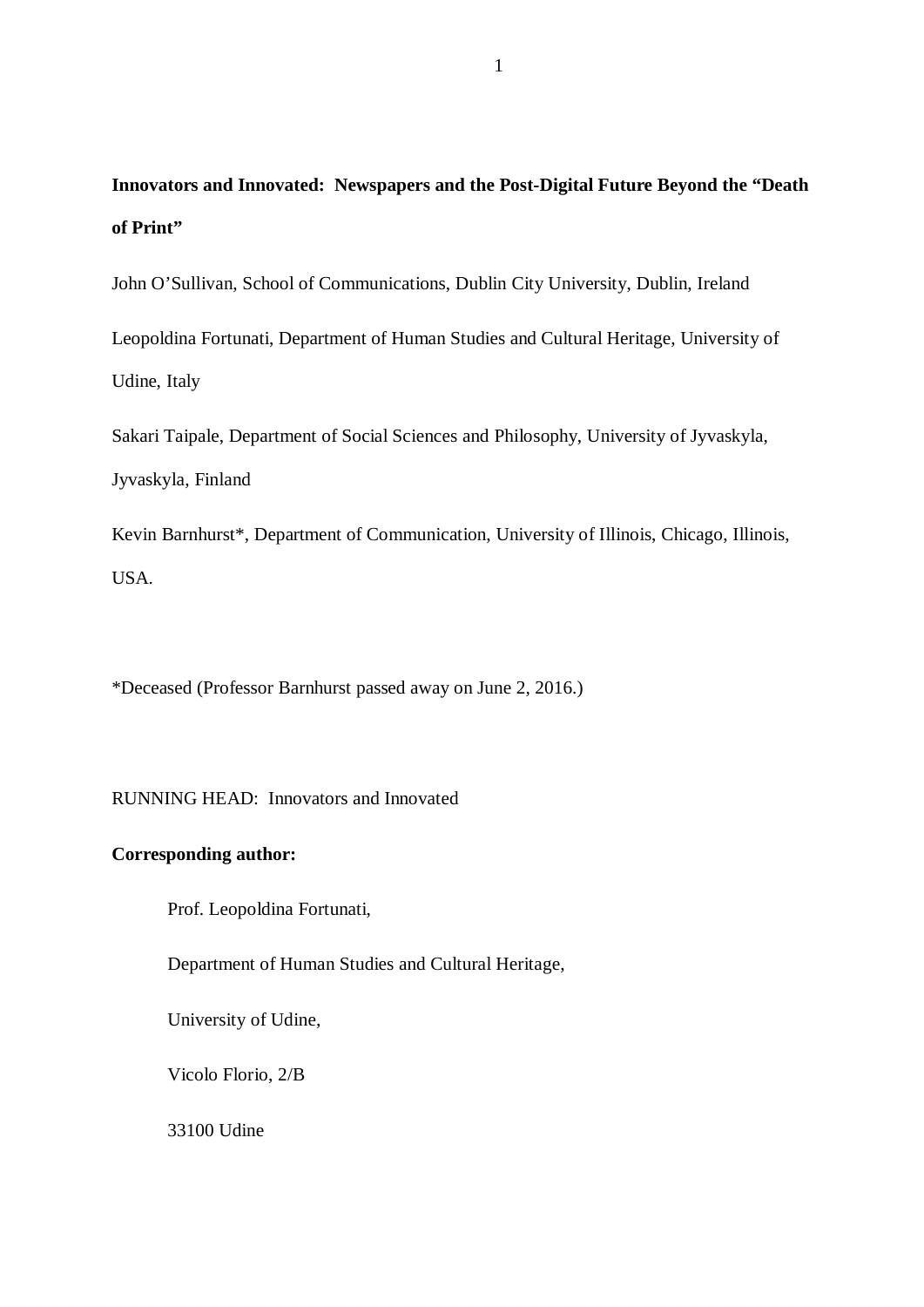# Italy

# Leopoldina.Fortunati@uniud.it

## **Abstract**

Along with other cultural organizations, newspapers, through waves of digital disruption, have become subject to a dominant narrative of crisis. But newspapers have long participated in change. A constructivist approach, qualified by consideration of media materiality, draws attention to diverse but essential processes of innovation around them. We see a contraflow of migration from digital to print are opening up a shared media space; bonding strategies are bringing multimedia to ink on paper, while bridging via boundary objects such as QR (Quick Response) codes are connecting the two. Among other initiatives, development of automation of news production, and experiments with transparency, are further evidence of an active embrace of change by newspapers that calls into question the discourse on their demise. This analysis inductively develops a nuanced account of the role of the newspaper as an object and as an institution. It suggests a hybrid, multifaceted, enduring presence of print in the complex media ecology of the future.

*Keywords*: materiality; print; newspaper; automation; online news; QR code; robot; transparency; drone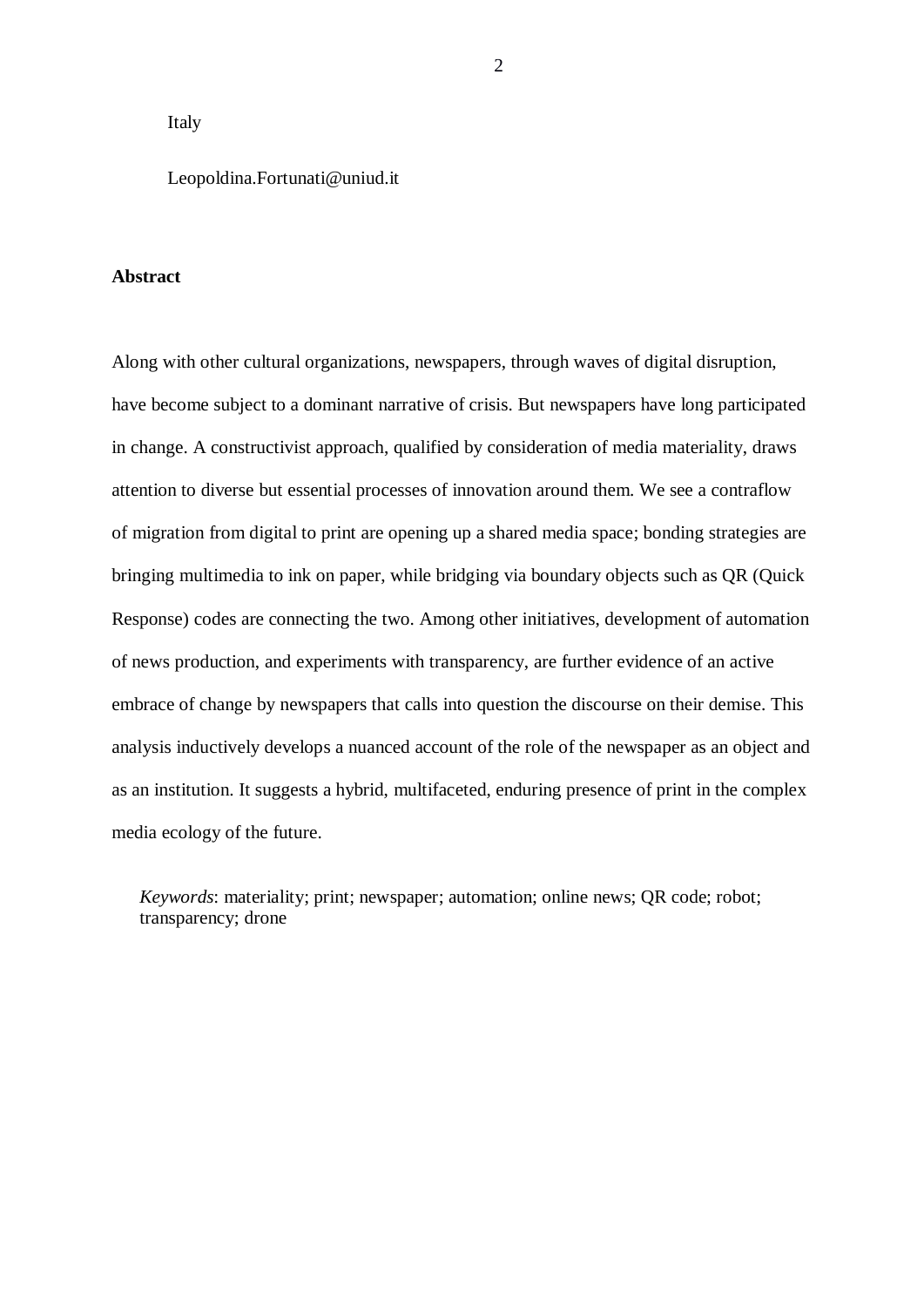# **Introduction<sup>1</sup>**

A sharp confrontation between print and digital characterizes the discourse on the future of newspapers and journalism. *The Economist's* August 26, 2006 story "Who killed the newspaper?" exemplifies the narrative of inexorable decline of the oldest news media format and the industry built around it in an increasingly digital world. Such narratives dwell on steep declines in circulation and advertising revenues of newspapers (Shirky, 2008). In this discourse changes undertaken by newspapers often get overlooked amidst a deterministic celebration of disruption.

We seek to move beyond this dichotomy between the stagnant analogue and the vibrant digital. We argue that the materiality of the print object, and the structures and cultures built around it, work as a matrix that facilitates innovation, enabling newspapers to co-exist with digital media. This synergetic relationship makes for a media ecosystem that is ever more complex. To understand the complexities of this emerging media environment we need to get past the narrative of decline, which narrows our perspective in counterproductive ways.

The digital orthodoxy needs to be interrogated on the basis of the facts on the ground. We need to be mindful that the decline-of-newspapers narrative foregrounds Western markets, where penetration has long been high and established reading habits leave little room for growth.<sup>2</sup> But the developing markets show strong increases (Milosevic & Henriksson, 2014). Overall, the World Association of Newspapers and News Publishers (WAN-IFRA) reports that global print newspaper circulation is increasing slowly, up 2 percent from 2012 to 2014 with stable revenue (\$163 billion) and readership (2.5 billion adults, Milosevic & Henriksson, 2014). Further, the much-celebrated digital readership still stands at one third (800 million Internet users) of print newspaper readership (2.4 billions), and 93 percent of newspapers'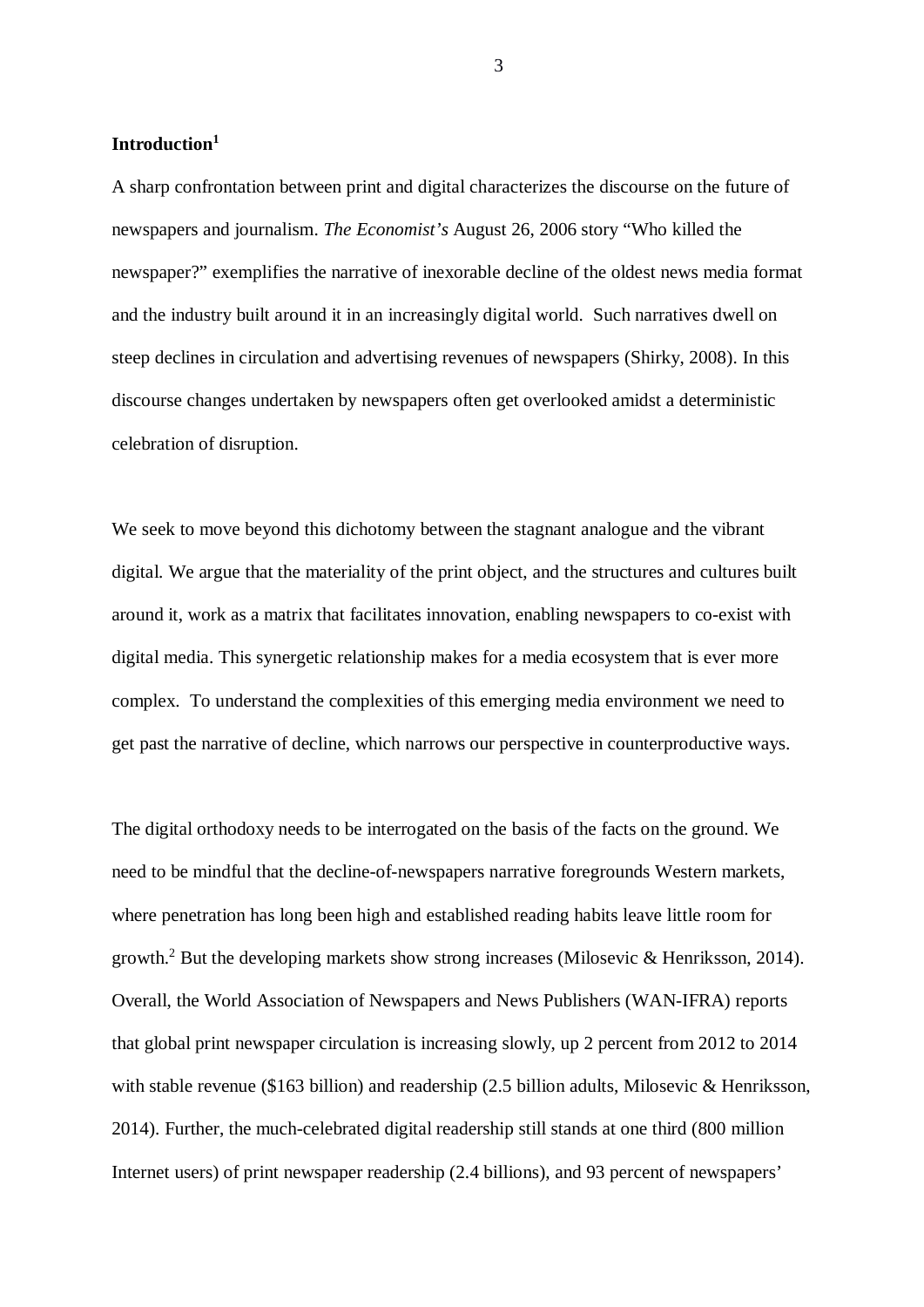revenue comes from print, which predicted to be a principal source of income for many years (Milosevic & Henriksson, 2014). In effect, while the digital has grown significantly, the print remains by far the dominant format.<sup>3</sup>

A reassessment of the relative strengths and weaknesses of print and online news from the standpoint of audience use is now underway (Chyi & Tenenboim, 2016). Quantitative studies in Europe and the US report similar results on the reading of news across print, online and mobile, as well on the frequency of reading. Fortunati, Deuze and de Luca (2014), drawing on a telephone survey conducted in 2009, reported that in Europe print reading continued to be more widespread (85.1%) than online (44.2%). Similarly, a study by the Pew Research Center found that about half of newspaper readers consume newspapers only in print form. Consequently, although a new typology of trans-readership is emerging, reading of print remains relevant, with loyalty to the medium maintained (Barthel, 2016).

Online news reading undeniably has grown at the expense of print in the past two decades. For example, while in 1996 in Europe three quarters of all newspaper readers were frequent readers, in 2009 this had fallen to 53.4% (Fortunati, Deuze, de Luca, 2014). In the US, the share of US adults who often get news from print newspapers fell from 27% to 20% between 2013 and 2016 (Mitchell, Gottfried, Barthel, Shearer 2016). However, the European study exposes the extent to which print reading overlaps with online: 22.4% of Europeans were frequent readers only of print newspapers, while just 4.4% were frequent readers only of online newspapers, gainsaying the often repeated claim of cannibalization or substitution of print by digital.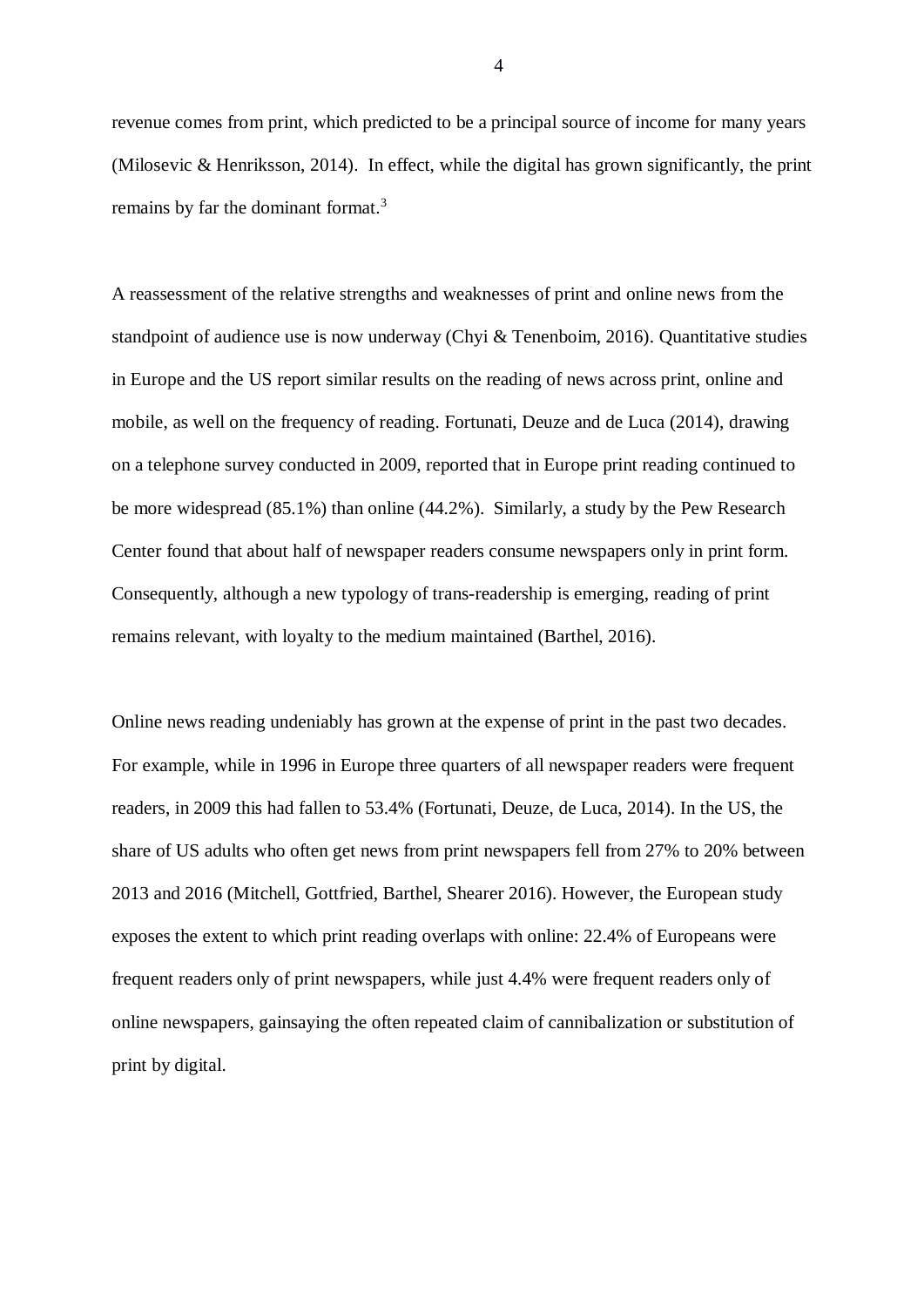But beyond statistical trends, the terminal decline-of-newspapers narrative is mistaken conceptually. While media history shows some examples of communication platforms that have declined to their death (e.g. fax), generally the arrival of a new medium leads to a restructuring of the media ecology. Historian Adrian Johns (2015), discussing the history of the book, shows how actors in each era of media evolution redefined the story of print to fit their contemporary needs.

In this article, we first posit that a key to understanding the staying power of the printed newspaper is to recognize its rooted materiality. Thereafter we show how the newspaper, as both medium and institution, has been innovating far more than is generally realized. We discuss how a contraflow of migration from digital to print is opening up a shared media space; bonding strategies are bringing multimedia to ink on paper, while bridging via boundary objects such as QR (Quick Response) codes are connecting the two. We also discuss development of automation of news production and experiments with transparency. Lastly, we discuss a hybrid, multifaceted, enduring presence of printed newspaper in the complex media ecology of the future.

# **The materiality of the newspaper**

The line between analogue and digital news have been blurring in complex ways. Digital technologies are used to produce print editions, while much digital content originates in print or newsrooms originally created for print. Since analogue and digital now form two dimensions of news production and distribution, it is necessary to capture their specific characteristics, features and affordances.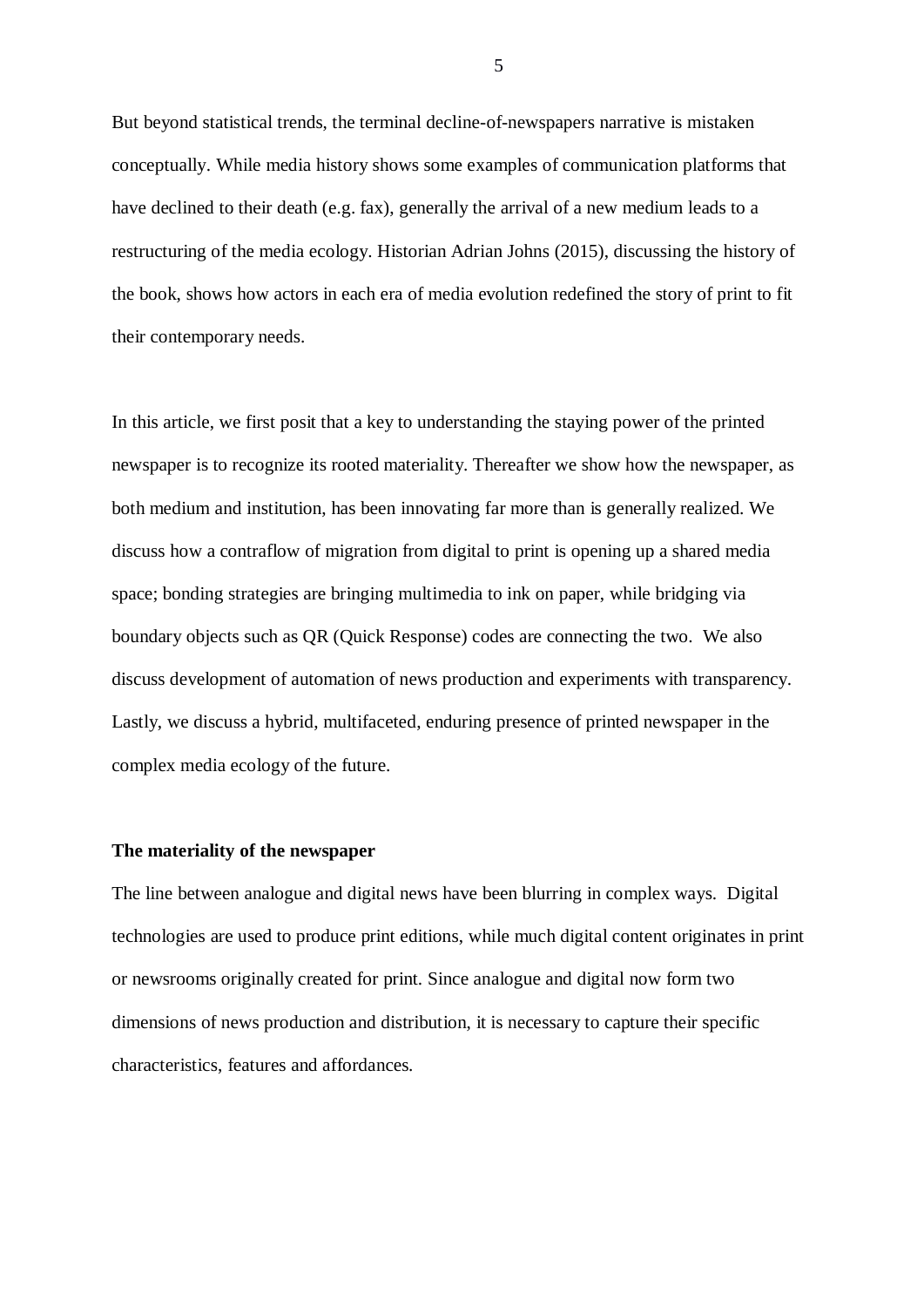Against a backdrop of mounting interest in materiality more generally, consideration of news media objects or 'things' has gathered pace recently. Seeing ahead of his times, Paolo Carpignano (1999) observed that the 'object domain' was receiving inadequate attention. He was concerned that the shift from the printed word – books and newspapers – to electronic communications was damaging the Habermasian public sphere. While primarily focused on the degradation of public deliberation with the advent of television and an attendant shift to trivialization, Carpignano extended this analysis to the Internet. His concern was echoed by Chris Hedges (2010), former journalist of *The New York Times,* in a trenchant and prescient conceptualization – prior to the election of Donald Trump – of a mass retreat from reality in a post-literate era.<sup>4</sup> Waller (2012), in a more specific context, pointed to a necessity for graphic literacy on the part of both producer and consumer, and links it to functional literacy (Waller, 2012).

These contributions have been followed by substantial works on materiality – two edited collections (Gillespie, Boczkowski and Foot, 2013; Wiley and Packer, 2012; and a special issue of *Journalism* (Anderson and De Maeyer, 2015; Boczkowski, 2015) – as a primarily social constructivist domain is inflected to accommodate, cautiously and perhaps uncomfortably, an 'object-oriented' approach to journalism studies. Even so, digital objects, viewed via the lens of actor-network theory, thus far have been the primary focus of those examining the 'thinginess' of media (Schudson, 2015). Ironically, the 'thingiest' of all media – the newspaper – has been relatively neglected.

Pursuing such object-oriented understandings, Fortunati, Taipale and Farinosi (2015) show that print newspapers and online newspapers are different objects with which users have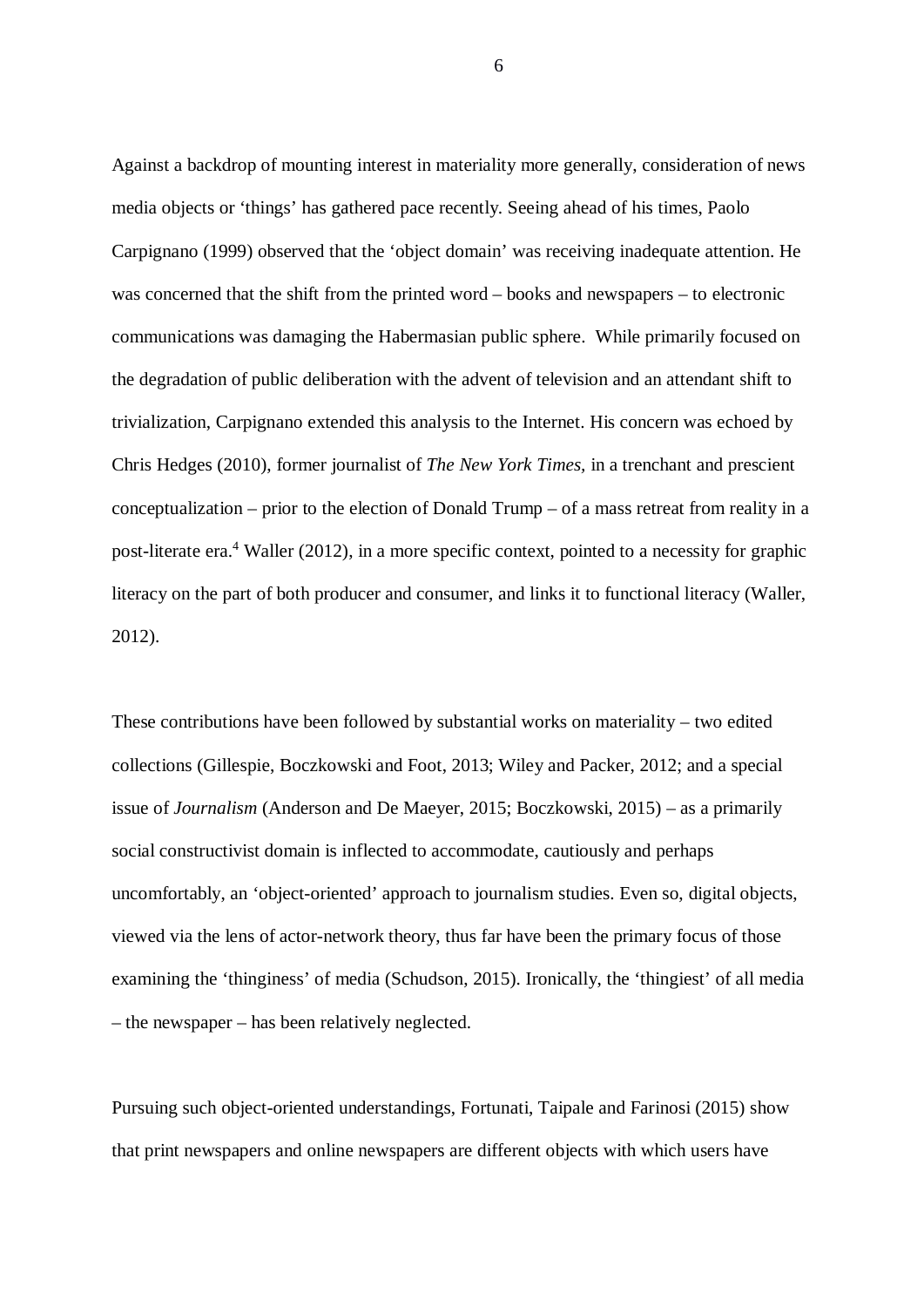specific experiences. Firstly, while readers perceive the print newspaper as an object that is complete in itself, they lose the sense of the totality of the object in the case of online artifacts. To access an online newspaper, one must first access a digital device and the Internet, so its physical dimensions are more evanescent and less immediate. The reader of the print newspaper can take its measure at a glance, understanding it size and roughly how many pages it has. So, reading a print newspaper is an experiential continuum, whereas the online experience is more fragmented; users see only the main page on their screen. Second, print and online newspapers present a radically different manipulability. When holding a print newspaper the reader can handle the object in its entirety, whereas online one only has access to one page at a time. While readers control the 'print newspaper' object, they cannot do the same with online newspapers. This different materiality engenders a different sense of ownership in readers. Print newspapers are bought and possessed, while online newspapers typically are not. As readers pay for a print copy, they can use it as they want (for example, by cutting out articles), and can give or lend it to others.

Printed newspapers trigger more social interactions and encounters – for example, on the way to and at a newsstand, or reading in a public place – while online newspapers tend toward more mediated participation and self-expression. The thing-power of print newspapers is higher than that of online newspapers, because they 'do more things', have more capacity to catalyze multisensoriality, and co-present social events (such as reading together and sharing). Readers of print and online newspapers have different degrees of freedom in their use, different reading styles, emotions and retention, as well as rituals, gestures and postures. Studies show how the material characteristics of reading devices shape the reader's body and entail different types of immaterial labor (Taipale, 2015). In spite of such multifarious differences, many consider these two very different objects as if they were the same.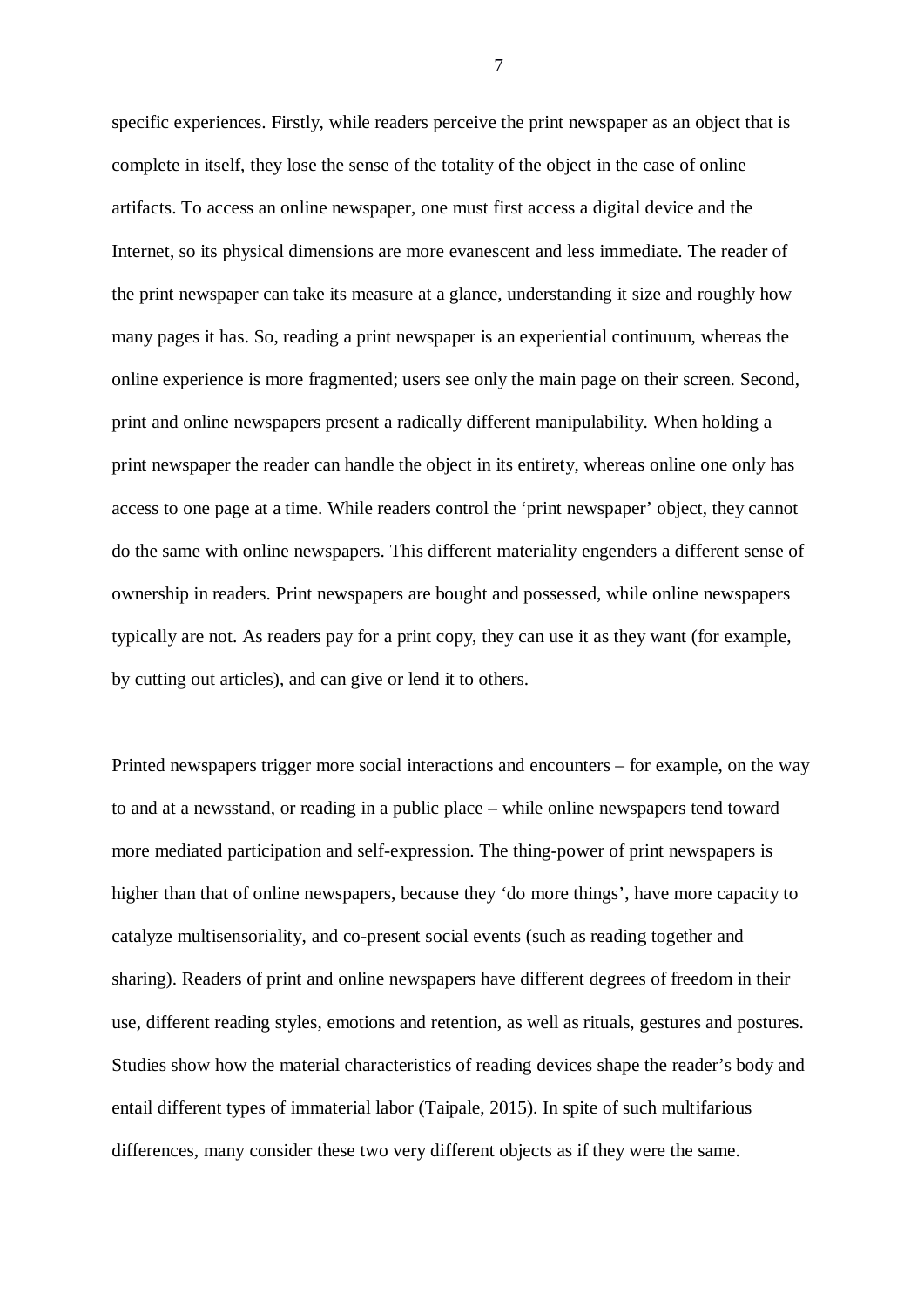A recent wave of studies focusing on the modalities of reading of print and online newspapers, provide insights into their varying characteristics, features and affordances (Fortunati & Vincent, 2014; Taipale, 2014, 2015; Kortelainen, 2015; Farinosi, Lim, Roll, 2016). These studies have shown that reading on paper and digitally are not the same and the readers' appreciations of their features varies with factors such as context, activity, and content type. More than a communicative act, reading is a process in which different technologies (paper or screen) enhance different phases (Sellen and Harper, 2002). Such variation continues to explain the rise of transmedia reading, as opposed to substitution of one medium by another. The conceptual point developed by this corpus of research is that print and digital, while different, are not necessarily in opposition or in competition. Digital does what print does, not better, but differently. Accordingly, it does not make sense to conclude dualistically that the world is becoming digital and that there will be no place for newspapers (or books in print). As posited by Alessandro Ludovico (2012), the emerging media ecology will not be defined by a digital and analogue binary. Rather, it will comprise various media types, in a complex distillation and hybridization of platforms, to form the post-digital.

#### **Print News and Innovation**

 A review of news and tech industry trade publications, reports in popular media, research literature since 2010, and the authors' own research, suggests that five key processes – migration, bonding, bridging, automation and transparency – are underway. Each process centers on the print newspaper as a platform or as a news organization.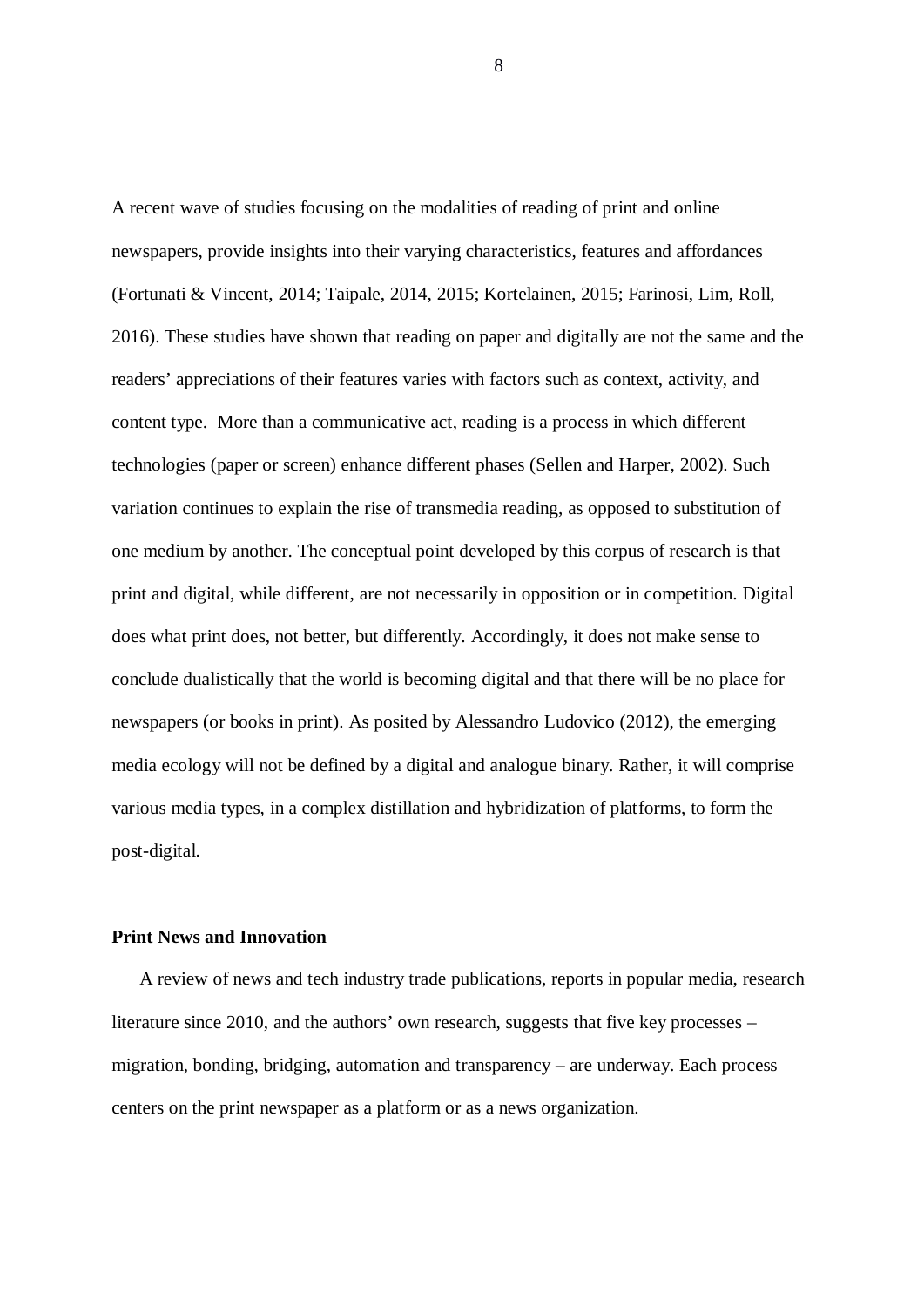**Migration.** The process of migration marks movements across a boundary between print and digital. Primarily, such movement has been from print to digital. In 2009 two high-profile cases, the *Seattle Post-Intelligencer* and *Christian Science Monitor,* famously stopped their presses and reinvented themselves as online only (Clark, 2009). The news meme of print shutdowns, especially in the UK and USA, cast the Internet as the killer of newspapers and blamed their owners and managers for failing to engage with digitization (Brüggemann et al., 2016).

 The decline of newspapers, widely depicted as an unstoppable, began showing signs of a turn with an unexpected reverse migration – from online to print. *Newsweek* was instrumental in overturning conventional wisdom. Its new media oriented owner closed down the printed version in late 2012 (Daniel & Hagey, 2012), but "that experiment was declared a failure by the end of 2013" (Milner, 2014, para. 1). In March 2014, *Newsweek* launched a weekly print edition positioning itself with a premium price and higher-quality paper than that of *Time*. It soon turned a profit (Doctor, 2014, Husni, 2015).

 In November 2014 the technology website CNET printed its first magazine aimed at the mainstream technology consumer market. Other US websites to make the "reverse publishing" transition include *AllRecipes,* pop-culture outlet *Pitchfork, Politico, Tablet,* and *WebMD,* while a book imprint grew out of the YouTube channel Awesomeness TV (Blair, 2014). The appearance in print of entities from the digital world highlights a growing porousness, interweaving, and complementarity between print and newer media forms.

 Instances of softening boundaries have been dubbed "new, new media." Besides online publications moving to print, in the US 204 magazines were launched in 2015, and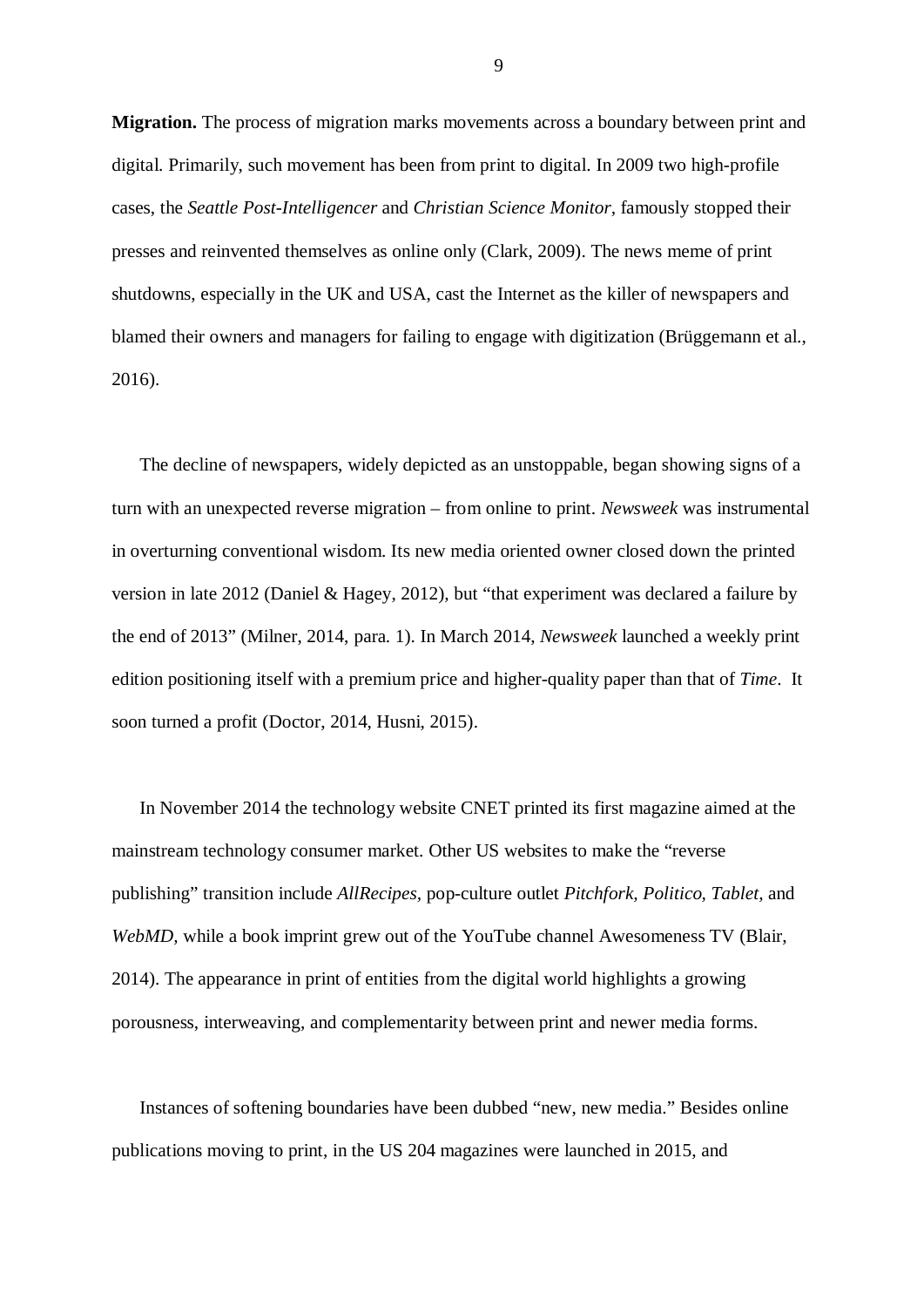newspapers rediscovered high-quality print production. A successful fashion supplement led the *Wall Street Journal* to launching another magazine. This reversal has flipped the familiar language of digital evangelists. For instance, Alana Newhouse, editor-in-chief of *Tablet*, outlines a scenario in which the resistant digital "old guard" calls the innovative move to print crazy (Gourarie, 2015, last para.).

 Another indicator of the continued relevance of print is the spate of recent investments by business magnates in newspapers. Warren Buffet's Berkshire Hathaway began a program of buying US regional newspapers in 2012, which by early 2014 had spent more than 400 million dollars. Some dismissed Berkshire Hathaway's investment as a "mop-up" of cheap assets for short-term turnaround, peripheral to its total interests (Benton, 2014, last para.). But reports indicate Berkshire invested further, retooling newspapers, experimenting in digital technologies, and adding titles, with annual after-tax returns of 10 percent (Das, 2014).

 When Jeff Bezos of Amazon took over *The Washington Post,* he endorsed the newspaper ethos, added staff and retained local bureaus, re-conceptualized the daily "edition" as a bundle, and embarked on creation of new offerings for digital devices. In another innovative move he gave subscribers of 100 US newspapers free access to the *Post's* website and apps. While the iconoclastic Bezos may view print as one offering among others in a suite of media platforms the *Post* plans to deploy (Myers, 2014), such recent moves underscore the newspaper's enduring qualities and suggest that it will be at the core of his larger project's identity.

 Outside the news industry, fashion website *Net-a-Porter* also went against the grain of the "dead trees" narrative by starting the print magazine *Porter* in February 2014. The site's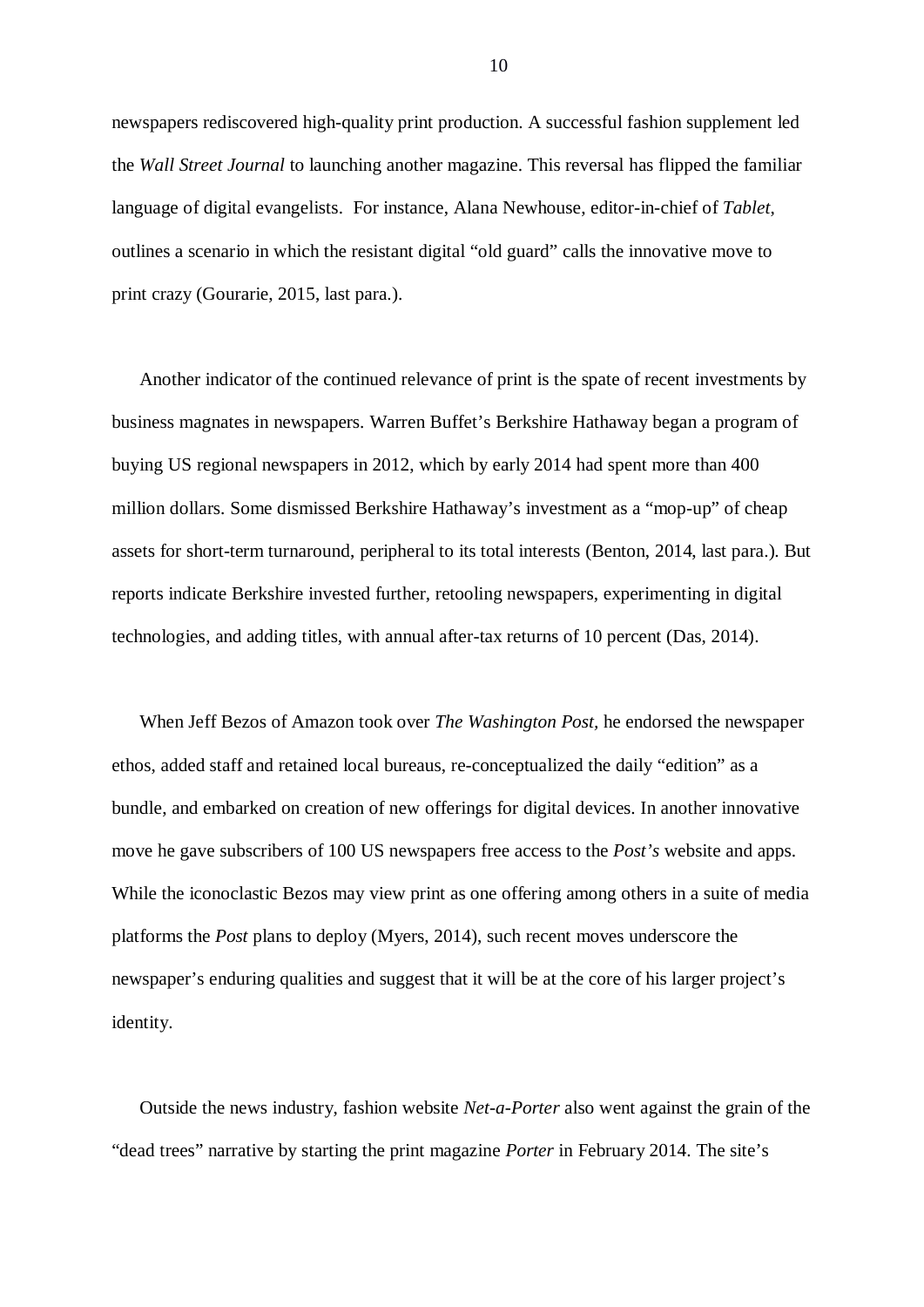editorial director, Tess Macleod-Smith, writes in the opening issue that paper has never been so vital for fashion magazines. *Porter* has become a technical hybrid, a "shoppable" magazine with fashion items and accessories available for purchase using a mobile app (Burrell, 2014). In a similar vein, an association with quality was underscored in a survey of premium long-haul airline passengers which showed a continued preference for print newspapers and magazines over digital reading, particularly among millennials (Sehl, 2016).

 The newspaper industry has also begun "rediscovering" print for local news. In the UK, Tindle, a large local-media group, ran counter to the tide of layoffs, downsizings and closures of regional newspapers. It survived the economic downturn by focusing on local news and launching new titles. Private ownership freed the group from shareholders' short-term demands for "obscene profits" (Jones & Salter, 2012). Independent, hyper-local start-ups such as the *Hackney Citizen, Bristol Bugle, HU17.net, One and Other* and *Macclesfield Today* began on paper. One of the editors commented: "the future of local news remains predominately in print" (Ponsford, 2013, para. 4; Radcliffe, 2013). In Ireland, the current affairs magazine *Village* has focused on print since 2004, and *Rabble* emerged in 2011 as an underground community magazine with a complementing blog. Its youthful tone might suggest online-only irreverence, a feature it shares with student newspapers. It has been joined in print in 2016 by the alternative local news outlet *Dublin Inquirer*, which specializes in quality reporting of urban affairs. In Germany the community outlet *MyHeimat,* a newmedia exemplar of "produsage," augmented its online offerings with inserts in local print newspapers (Bruns, 2011).

 Such developments indicate a continuing place for ink on paper in the evolving digital media sphere. Instances of print meshing with digital outside of large-scale newspaper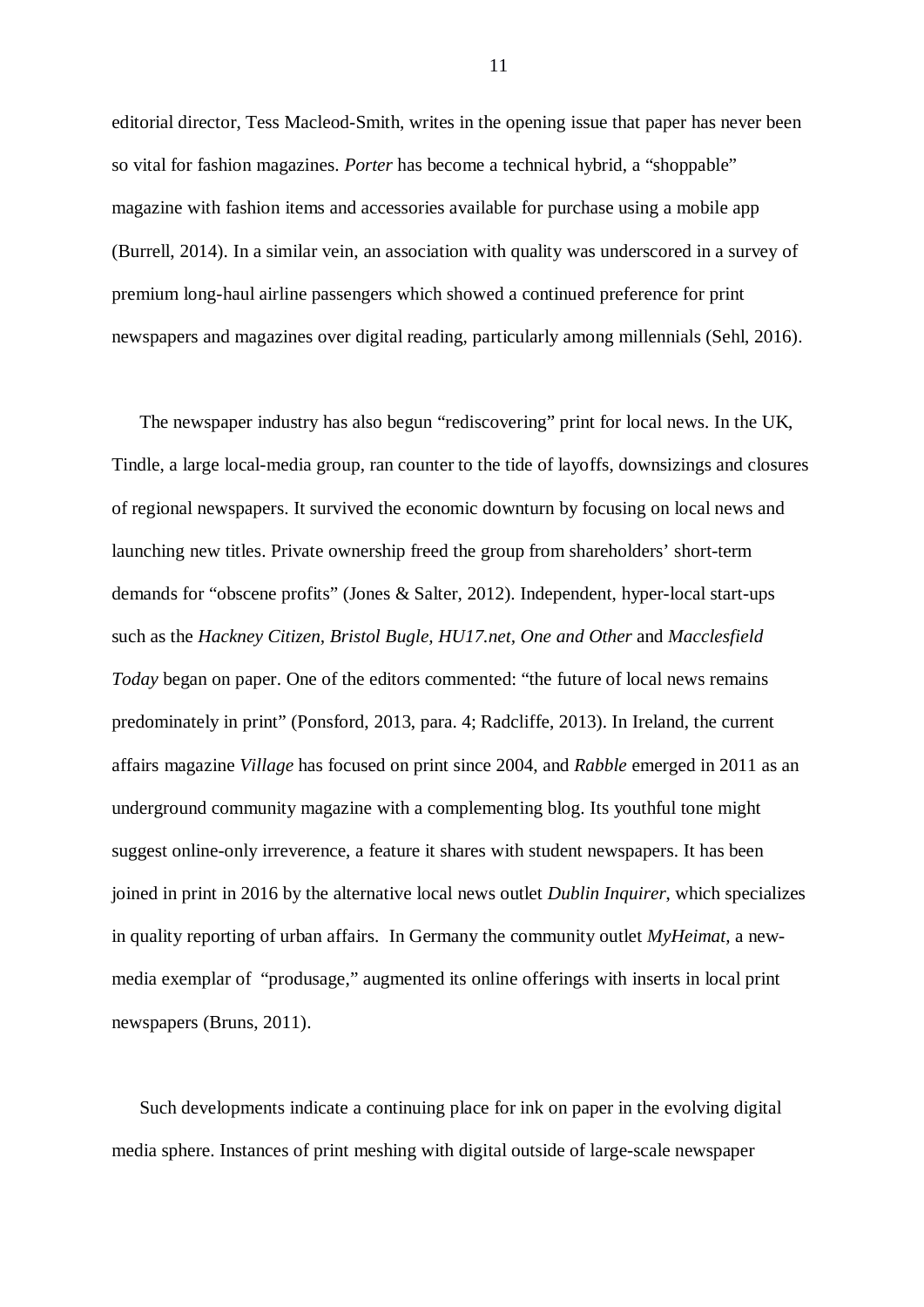publishing point to the strengths of print when in comes to audience engagement.

**Bridging.** Bridging strategies converge print and digital while keeping the physical characteristics of each mostly unchanged. A boundary object connects the two, preserving the valued characteristics of print, such as emotional and multi-sensorial involvement, while adding some features of the new medium, making it more interactive, multimedia, and flexible. Several technologies show the potential, but the most-used is the machine-readable QR code (Fortunati, Taipale & Farinosi, 2015). Some newspapers have made regular use of QR codes. *La Repubblica* and the weekly magazine *Panorama* introduced them in Italy. Powa in UK allows print readers to use a mobile device to make purchases or register with a retailer (Neff, 2015). *The Wall Street Journal* places codes at the end of selected articles to give readers access to a video or point to WSJ.com. The codes offer multimedia content to readers, bridging the static print medium and dynamic platforms such as apps or website. Readers may further interact by sharing content on social media, but QR codes visually change the print edition in only in a minor way.

 QR codes thus far have added online videos, images and other news content, following the more-is-better principle of developers, to newspapers and magazines (Harper, 2010). Growing awareness of QR codes together with assessments of their usefulness suggest that bridging strategies will likely grow. A majority of young adults studied in the UK and Italy know of and have positive attitudes toward QR codes (Ramsden, 2010; Olivotto, 2013), which is in keeping with findings from marketing research (MGH, 2011; Mohamud, 2012). Almost a half of respondents in the US and the most populous European countries reported using a QR code to obtain services or goods. Such bridging could grow to include links to updated stories, online pages where readers could write comments, and mechanisms for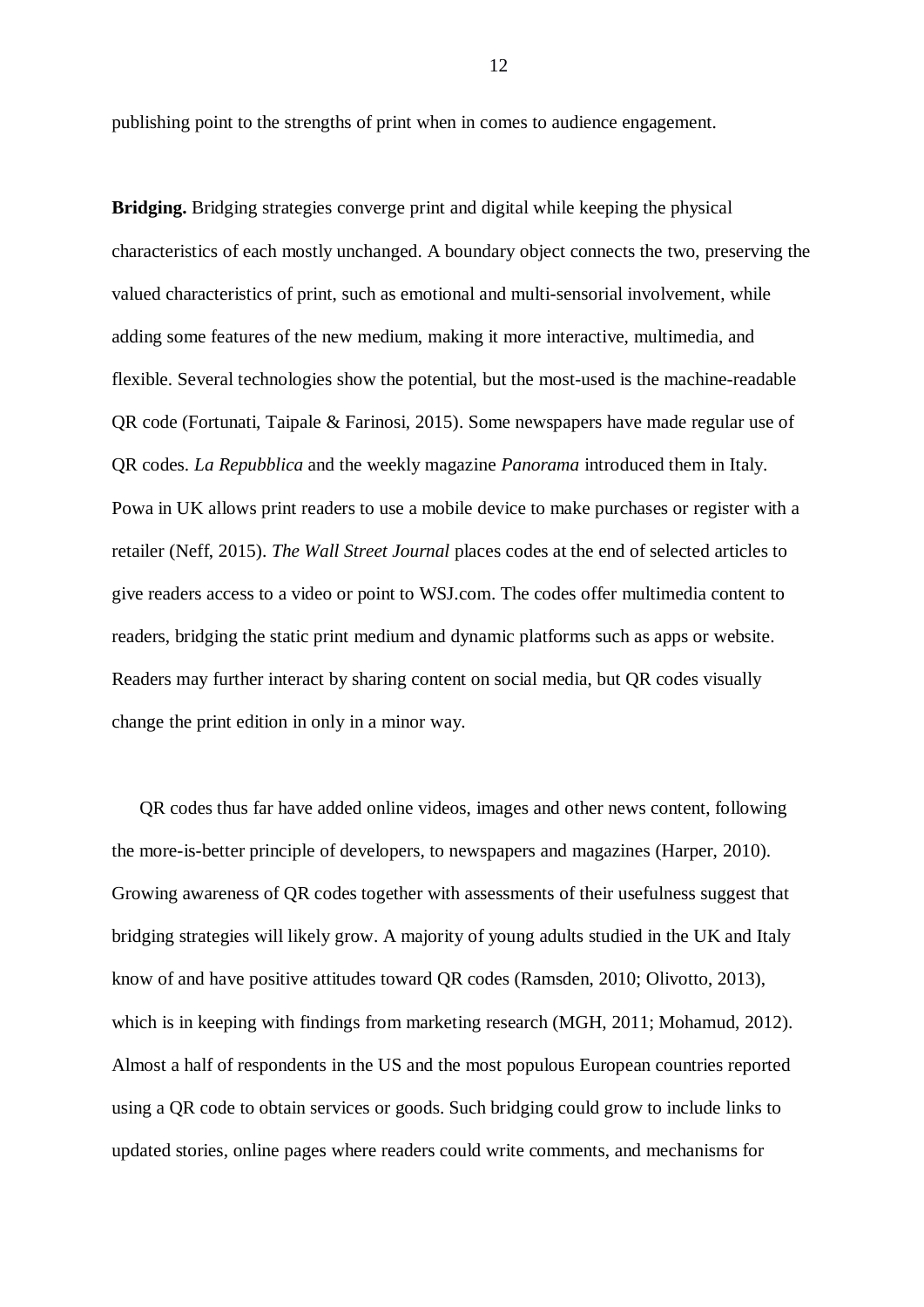liking and sharing articles.

 Other two-dimensional codes such as RFID (Radio-Frequency Identification) can also bridge to augmented reality (AR) or to the "internet of things" (e.g. Seisto et al., 2012; Mensonen, Aikala & Lumby, 2013). AR applications superimpose virtual 3D objects into the user's view (Höllerer & Feiner, 2004), so that the mobile phone or AR glasses augment the offline world (Mensonen et al., 2013). The HP Live Photo mobile application augments photographs with sound. A picture such as President Obama talking to Congress, scanned by a mobile device, allows users to hear the entire speech (Frohlich, 2016). The picture takes readers right to the scene, bringing life to the page (Frohlich et al., 2015).

 The main limitation for bridging is its dependence on users possessing digital devices, which are less common among older and disadvantaged groups.

**Bonding**. Bonding strategies infuse the digital into print. They include embedding of electronics into newspapers itself and provision of other devices such as smart pens, phones, and head-mounted displays (e.g. Luff et al., 2007). The end result is an "augmented" newspaper. *A Lancashire Evening Post* print edition responds to touch, with a button to play audio through headphones (Marshall, 2012), and sound has been embedded in digital photography (Frohlich, 2004). In 2009 *Entertainment Weekly* began distributing videos with the print edition, and *Esquire* and *Popular Mechanics* sent some subscribers a video player accompanying a full-page ad for a pickup truck (Sebastian, 2015). By embedding electronics into print, newspaper take part in a transition to the Internet of things (Gubbi et al., 2003).

Bonding technologies alter some features of paper. Newspapers are no longer directly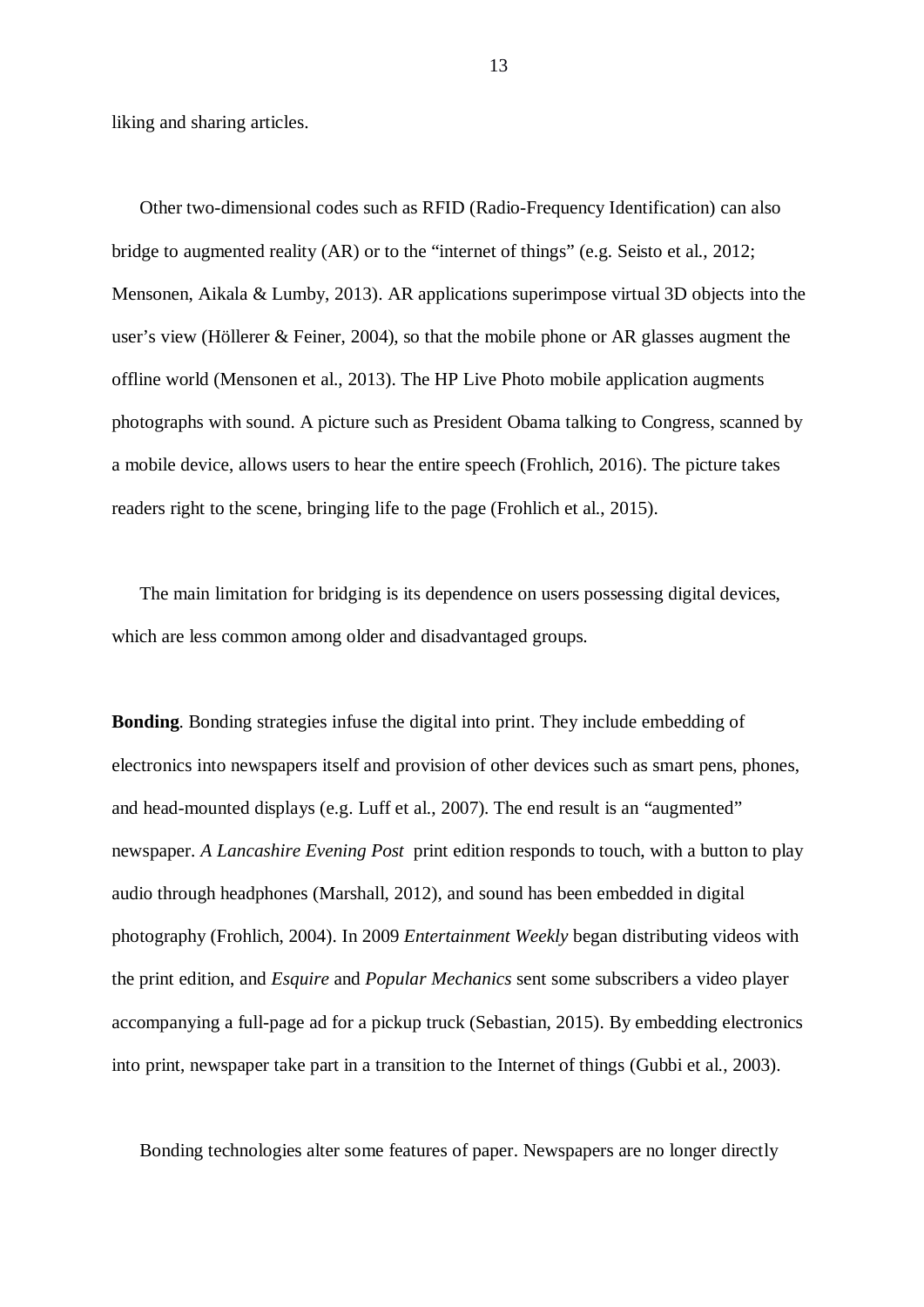suitable for reuse and recycling when embedded with electronics (Kunnari et al., 2009; Bollström et al., 2009). But bonding illustrates how integration can soften the division between the two, fusing their physical forms and technological capabilities while opening a wider range of uses and perhaps increasing frequency of use.

**Automation.** Innovations through automation, algorithms, and robotics aim for efficiency that may alter the role of the journalist (Carlson, 2015). Journalism students and others have invented algorithms for reporting news content amenable to automated processing such as weather reports, sports results, and stock market updates (Barnhurst, 2016).

 Automated content suits routine, numerical reporting, and several companies market the service to news outlets. The *Los Angeles Times* has used software to report on homicide and, in a notable instance, to generate a news story based on information from the US Geological Surve Earthquake Notification Service. *The Washington Post* developed TruthTeller to automate fact-checking of political speeches in real time (Carlson, 2015; Gani & Haddou, 2014). Forbes.com uses Narrative Science to create stories from databases and its own archived content. The Associated Press (AP) uses Automated Insights for company earnings reports. The AP announcement says the new system can write as many as 4,400 of the short articles per quarter, compared to 300 for its staff. Instead of cutting jobs the AP says its staff will focus "on reporting and writing stories about what the numbers mean and what gets said in earnings calls" (Colford, 2014, para. 9). More recently, the use of artificial intelligence systems in tandem with human journalistic judgment is said to have taken the use of data technologies to a new plane, beyond production of stories to original reporting. In another case, *The Wall Street Journal* exposed the private use of company jets by the boss of EMC Corporation, by examining flight records tracked by the Federal Aviation Administration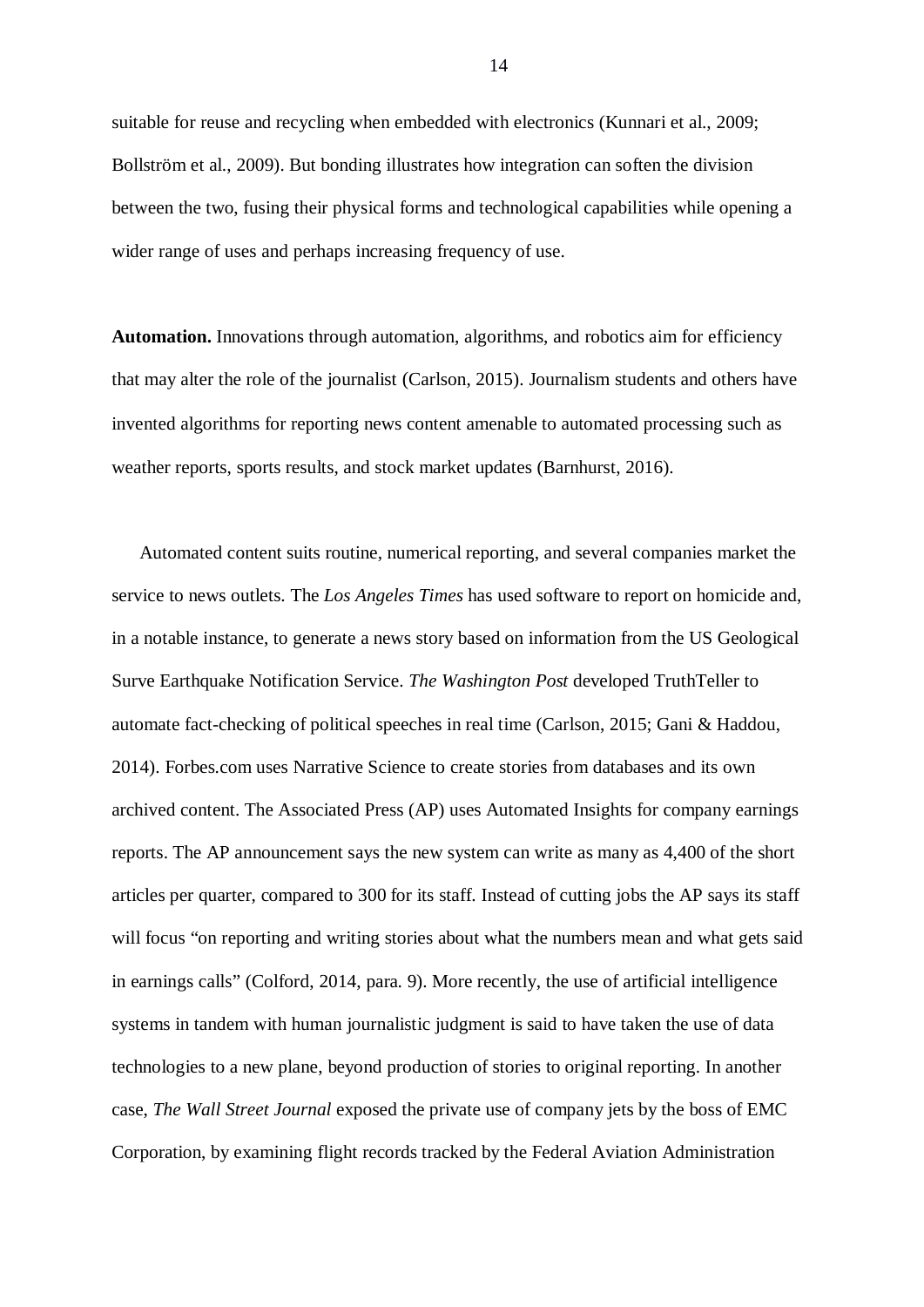(FAA). Automation has also been used to assess the newsworthiness of social media content (Stray, 2016).

 A sanguine response to automation is that it frees professionals from drudgery so that they can produce higher-grade work (van Dalen, 2012; Gillin, 2014). While algorithmic writing may reproduce formulaic news style, it has so far not matched the empathy that a journalist brings to the task (Greenwood, 2014). Also, it reinforces the divide between those who get only free news and those who benefit from interpretive analysis or "quality" journalism tailored to elite paying subscribers (Singer, 2013).

 News automation may also extend to the use of drones, called UAVs (unmanned aerial vehicles) or UASs (unmanned aerial systems) among other terms (Parks, 2014). Drones can document from difficult angles in hard-to-reach places (e.g. a tornado in Alabama), and private spaces (e.g. paparazzi snapping images of celebrity Paris Hilton). Investigative journalists have also used drone video to expose an immigrant detention camp in Australia and a polluting meat plant in Texas (Tremayne and Clarke 2014). Drones can reverse surveillance, so that the synoptic view, with the many watching the few, such as protestors capturing encounters with police, replaces the panoptic view, in which the few serving elite interests watch the many to serve elite interests (Parks, 2014). In the Ukraine a pro-army citizen group released images in the aftermath of the Donetsk Airport attack in early 2015 (Schroyer, 2015).

 Journalism and media schools at the University of Nebraska-Lincoln, University of Missouri, and University of Central Lancashire have centers investigating use of drone technology in reporting and distribution. Central European University's SPP Drone Lab in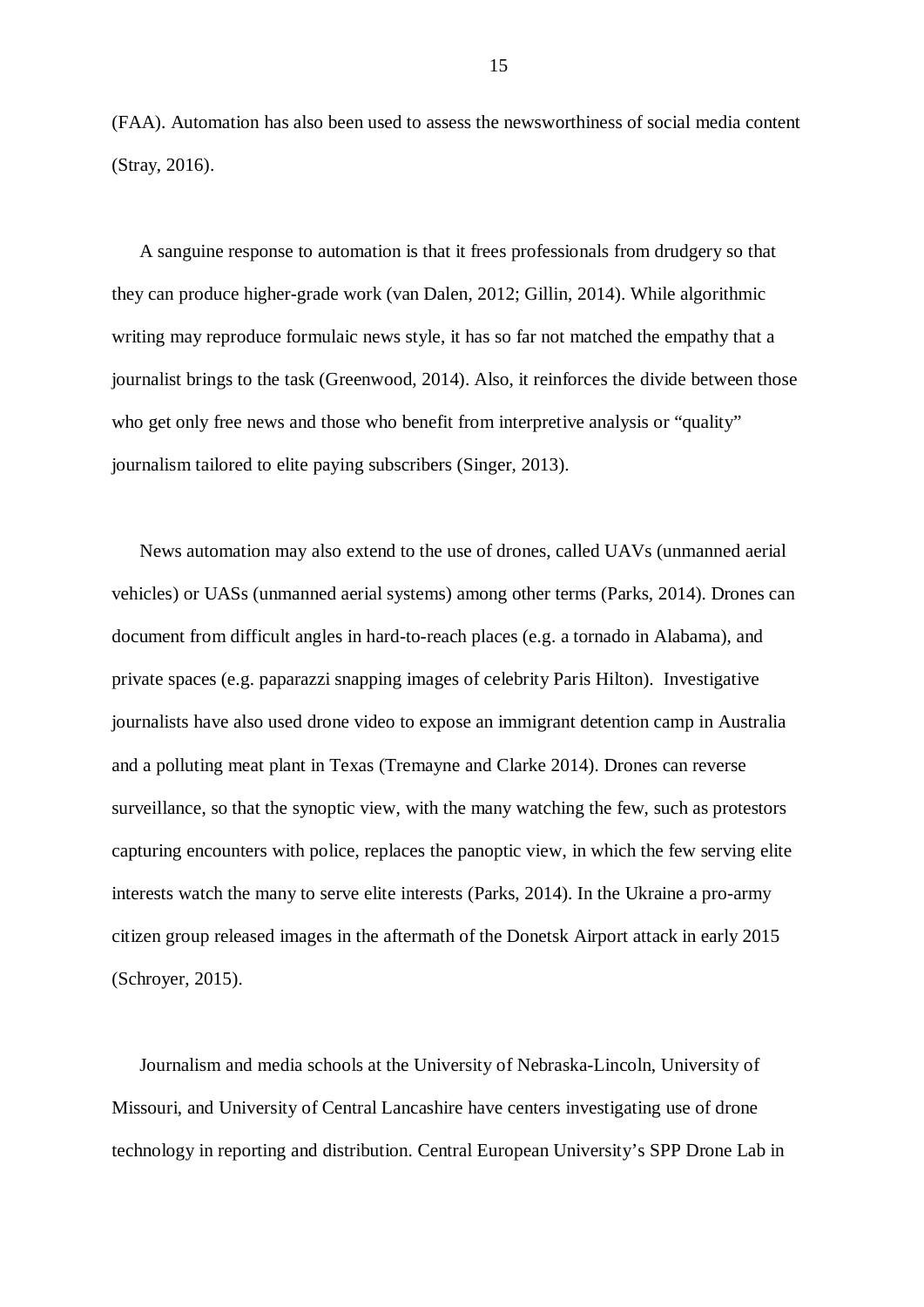Budapest is studying the use of drones in estimating crowd size, a bone of contention between the supporters and opponents of movements (Choi-Fitzpatrick, 2014). Virginia Tech is testing drones in a joint endeavor with FAA and 10 news companies including Associated Press, Gannett, Getty Images, E. W. Scripps, *The New York Times,* and *The Washington Post* (Tobin, 2015).

 Automation may divert resources into other developments, so that newspapers change modes of delivery and reading. In Italy *La Stampa* publishes *Origami,* a premium print weekly that provides in-depth analysis of a major topic on a physical format that folds out from letter to poster size. In effect, it offers a new reading path. In the UK *The Independent* launched *i,* a compact newspaper constructed for easy scanning, which surpassed 277,000 in daily circulation (Preston, 2015).

 Automation in the newspaper world echoes those in other areas of immaterial labor such as education and entertainment (Taipale et al., 2015). We have bots acting as webmasters on websites, presenting themselves as humans on social networking sites, and helping "astroturf" or manipulate online political discussion (Bakardjieva, 2015). Robots also replacing lawyers for legal searches (Jomati Consultants, 2014) and advising small investors online, whose aggregate investment is estimated to be about \$19 billion (Wesse, 2015).

**Transparency**. Newspapers have a history of providing unmediated content to users going back to the full transcripts of political speeches in the nineteenth century. The earliest digital practice centered on hyperlinks that took readers to a page carrying a new law, official document, or scientific report (Coddington, 2014; O'Sullivan, 2012). Now they may also link to digital audio recordings and digital transcriptions of interviews or political speeches and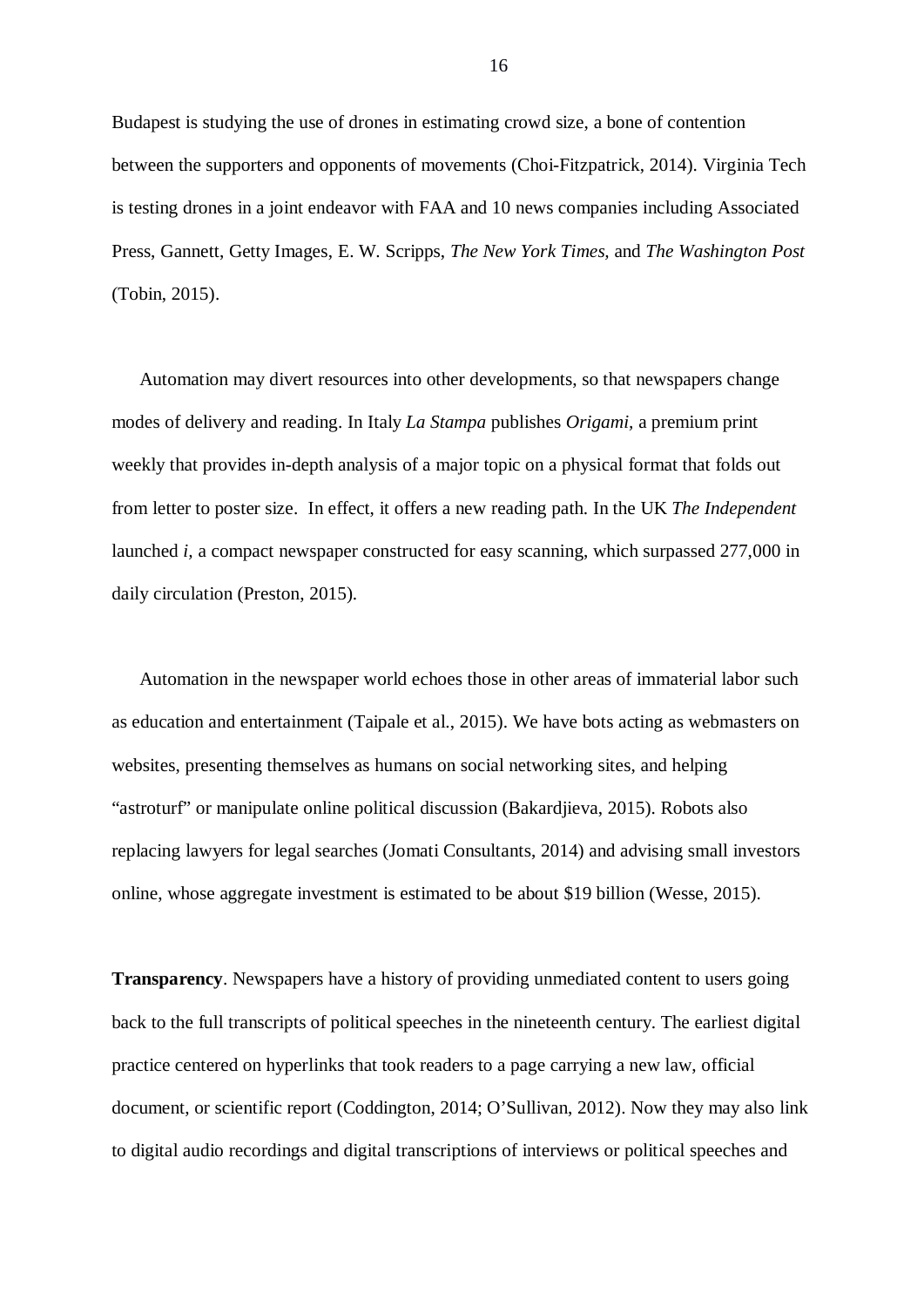other online resources.

 Sporadic efforts to let audiences look in on production began with the *Spokesman-Review* in Spokane (Smith, 2005), and other newspapers such as *The New York Times, Baltimore Sun,* and *Victoria Advocate* took up the practice (Bunz, 2010; Weber, 2009). The US trials found that webcasts of news producers in action attracted little audience interest and may have inhibited editorial discussion. In Italy, *La Repubblica* carries videos of the main editorial meeting on its website (video.repubblica.it). The extended recording of the editor-inchief's overview and section editors' take on the day's news reveals how they select and organize the newspaper using information from sources, wire services, and others.

 Sharing unedited sources and opening editorial meetings to the public sends a message of openness in contrast to the traditional newsrooms where editors exercise power in private (Bartlett, 2013). They also respond to new demands for more active participation by the audience, which also challenge traditional norms (Hujanen, 2016, Luengo, 2016). In effect, digital technologies bring more transparency to news production, testing the limits of newsmaking culture.

### **Conclusions**

 This review of the technological initiatives of newspapers shows that they continue to innovate and to benefit from innovation by others. It shows that innovation does not pertain exclusively to the digital, but that print and digital can develop and are developing in complementary ways. Observation of newspapers as active participants in innovation shows them to be vividly adaptable organisms, capable of reactive and proactive initiatives that do not fit the caricature of fatally afflicted relics that is now commonplace.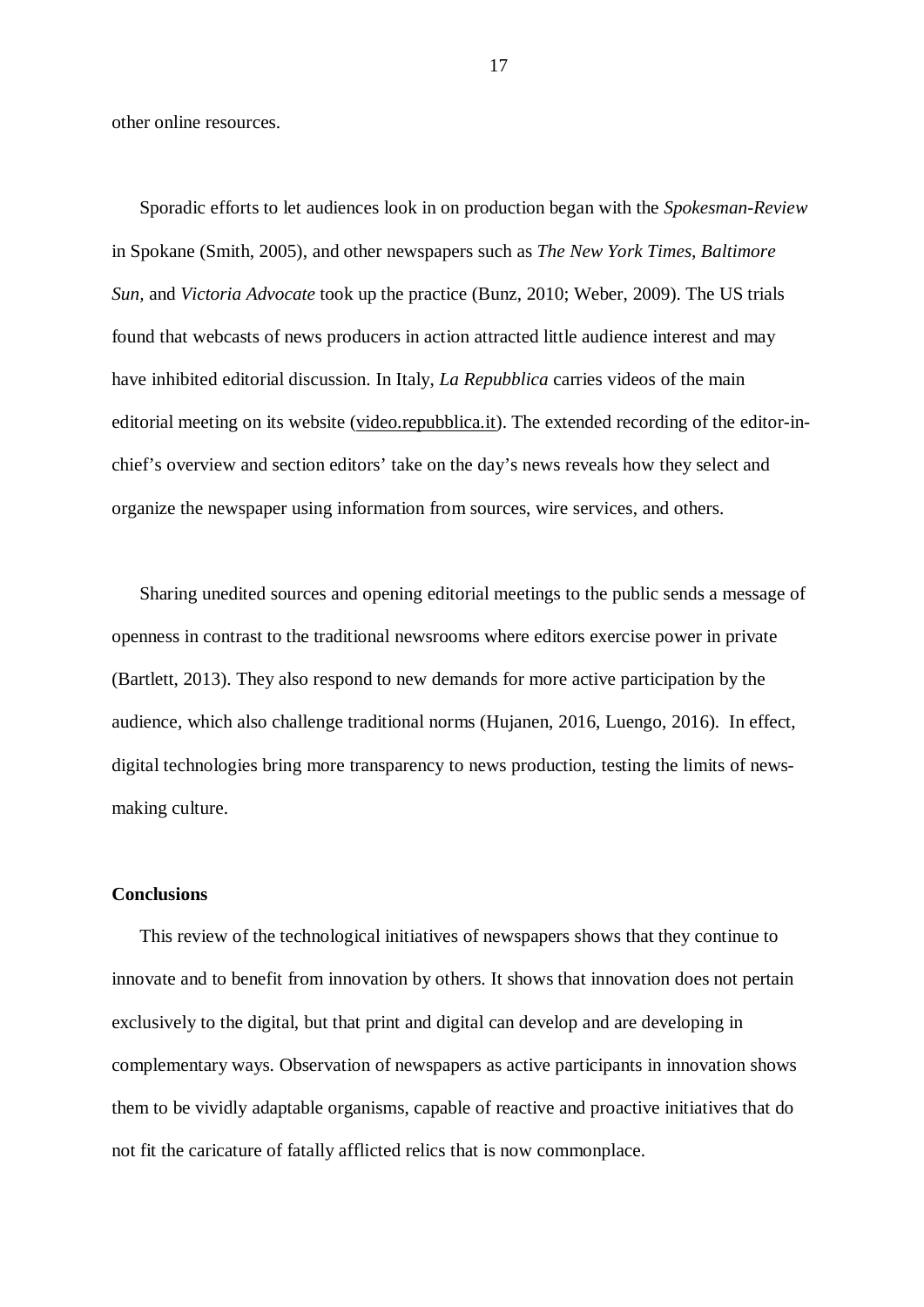The five processes discussed here – bridging, bonding, migration, automation, and transparency – show that newspapers are agents and beneficiaries as well as subjects of change. They relate to institutional strategies as newspapers develop and adopt technologies but also integrate the wider construction of technology across organization, culture, and audience. Despite declining revenues in key global regions, newspapers are responding and changing just like they have adapted before. The newspaper has demonstrated the capacity to survive through previous periods of innovation, when news cultures accommodated extensive change. As in those eras, newspapers are helping redraw a post-digital media era, in which media are not defined in simplistic binary of digital and analogue, dynamic and static.

 The innovations with which newspapers are experimenting go beyond the five processes discussed here. For example, experiments with paywalls that charge for online access continue despite skepticism (see Pickard & Williams, 2014; cf. Newman, 2015). News UK, publisher of *The Times* and *Sunday Times,* announced that its paywall reaped 150,000 digital subscribers even after it increased its subscription to £4 per week (Boyle, 2013). *The New York Times* may more than cover its newsroom costs with digital revenue (Filloux, 2015). Netflix brought change to the economics of television and film consumption, and a similar model via virtual newsstands could apply to the economics of news (Sonderman, 2011; Doctor, 2014; Currie Sivek, 2015). Conceptions of consumption are also changing. Outlets are adapting so that the *topic* replaces the *story* as the core unit (Barnhurst, 2016), and metrics have begun to track degrees of attention rather than dumb page impressions (Thurman, 2014). And print-on-demand has shown potential (Janischewski, 2013). Paywalls, topics, attention, and cross-platform features further test the idea that newspapers are dying, either locked in stasis and in *The Economist's* formulation "ignoring reality" or making feeble adjustments doomed to fail (2006).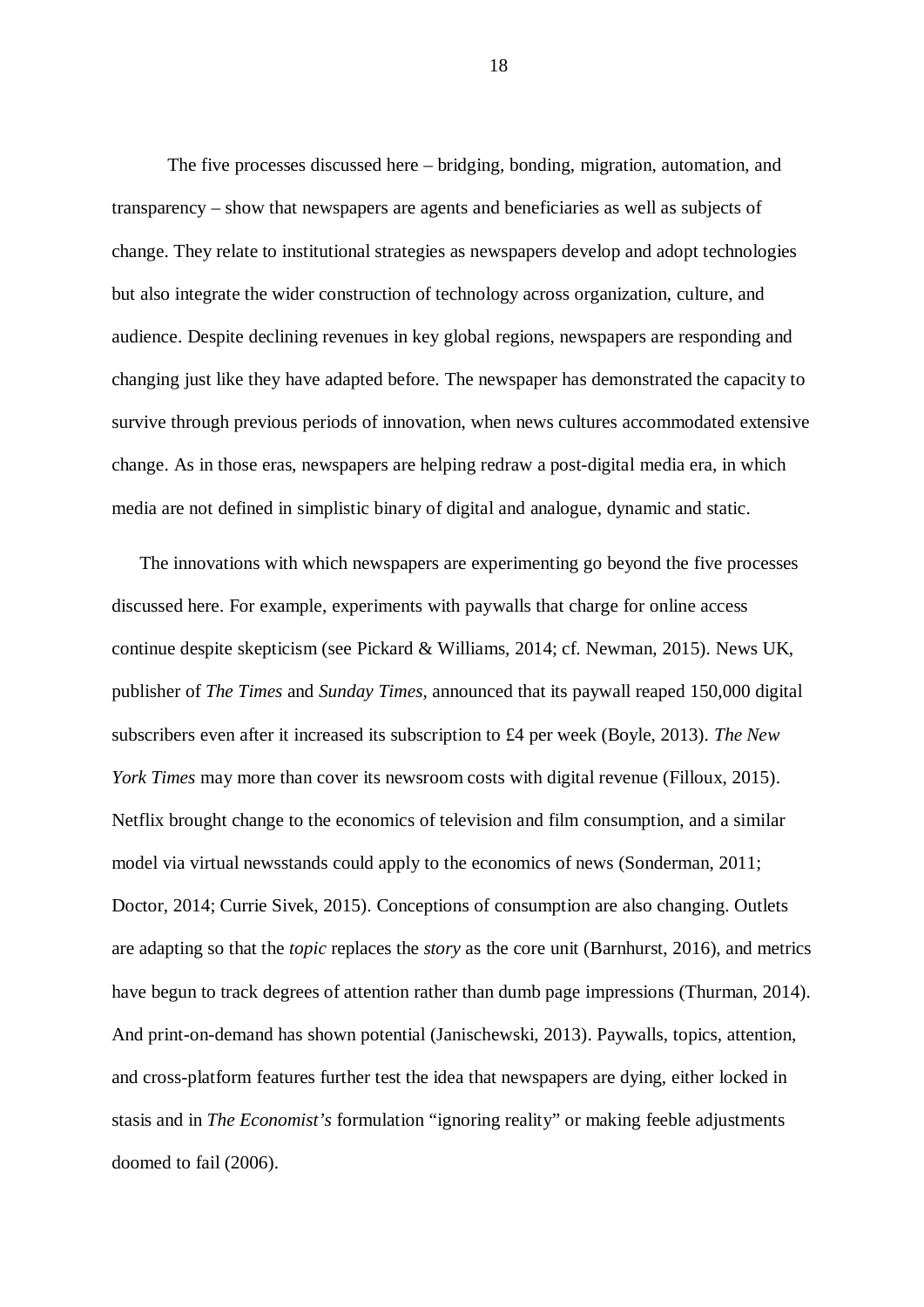In a recent intervention that may mark a wider softening of futurist-flavored digital dualism, the new media theorist and tablet prototype developer Roger Fidler said that he has come to realize that replacing print with digital is more difficult than he had imagined, because of both reading experience and economic concerns (Rosenwald, 2016). What is more widely in play, based on this review, is reciprocal innovation rather than a fight-to-the-death between "old" newspapers and "new" digital technologies. Newspapers are reinventing themselves while accentuating core strengths, even as the concept of convergence has become hackneyed (Merrin, 2014) and a more sophisticated understanding of the medium's materiality is developing.

But, because technologies may matter less than human and organizational change, the future focus of print newspapers must shift from technical developments to journalists and audiences. Media groups, as the next step, need to invest in their most precious resource: journalists. While Zelizer (2015) points out that the decline of newspapers has served as a synecdoche for the wider occupation of journalism, digital transformation has been attended by the downsizing and casualization of the profession recognized in discussions (e.g. Witschge, 2013) that do not rely on a purely technological interpretations but which are marked by a traditional managerialist agenda.

 Equally shortsighted is the lack of investment in research on content, as opposed to technology. Publishers need to strengthen and deepen knowledge on the nature of news and the future of content production, and to develop strategies to take advantage of the digital. This is the second, necessary step for print imagining a new model. At the heart of it all is the question of how to design a new relationship with readers incorporating the audience into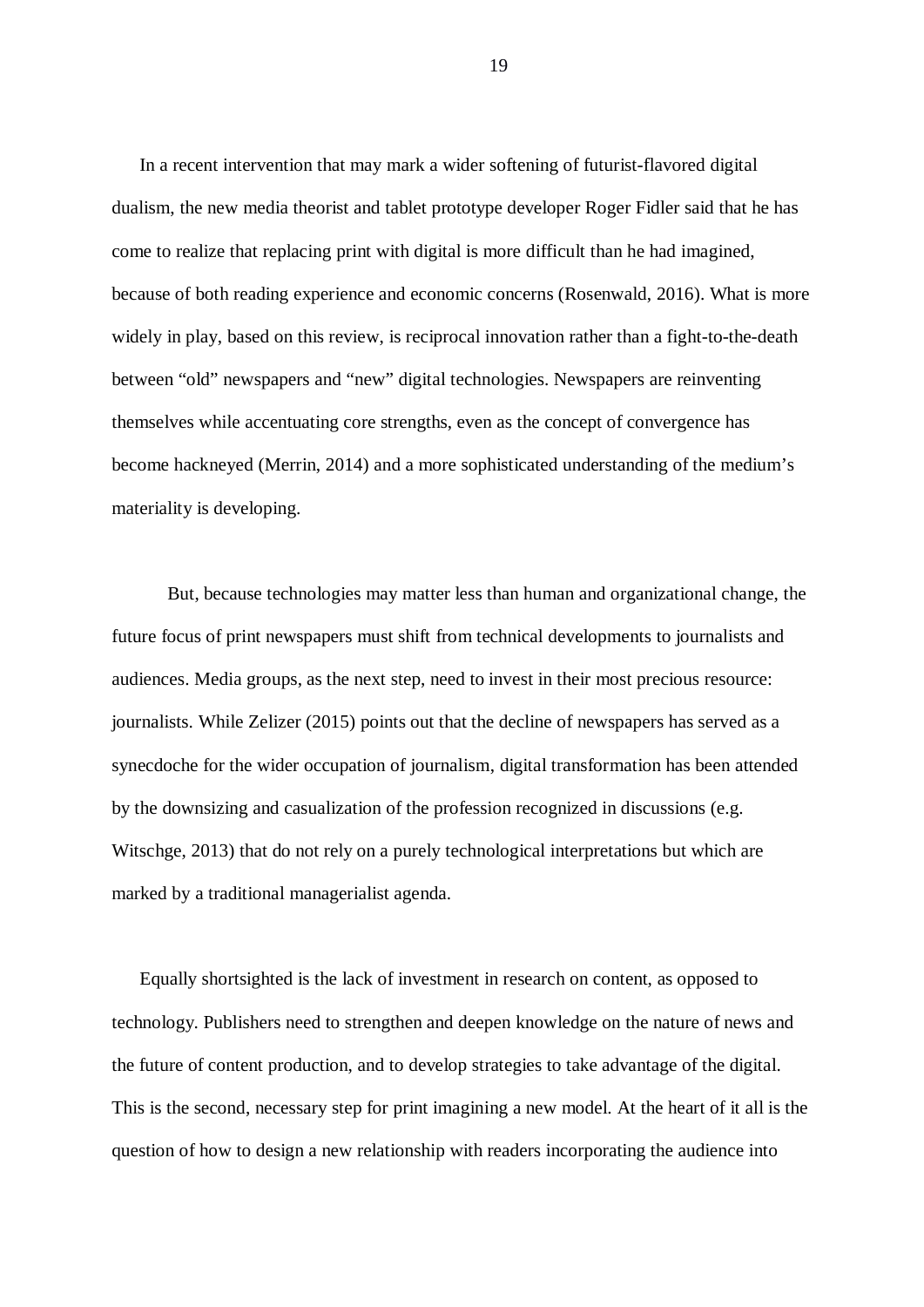news practice and production and into the narrative landscape of print (Barnhurst, 2016). From the existing research on reading on paper and digitally an important lesson emerges: "Probably today there is a reversal of the asymmetry of reading and writing in favor of the latter. After centuries in which people were essentially readers, now they are mainly writers" (Fortunati & Vincent, 2014, p.47). This should suggest further reflections on the relationship between print newspapers and readers, given that print remains, for the most part, a unidirectional medium. Affording readers the power to comment, suggest or protest is crucial in light of the audience's proclivity to write as well as read.

In Finland, experiments in interactivity are already occurring in order to build stronger ties with audiences (Mensonen, Grenman, Seisto & Vehmas, 2014). The smartphone warrants further investigation, especially since it is serves as a bridging device between QR codes and online sources (Westlund, 2008). Social media also deserve further investigation because they model ways to direct users to content, enabling sharing and generating a multiplier effect. Such research will be most relevant to the redesign and repositioning of print newspapers as material artifacts that meet the needs of today's mobile and personal lifestyles. This might involve making print newspapers more readable on the move, for example, by changing the size of editions and including bridging elements such as QR codes or their successors.

 The current conditions affecting newspapers are emblematic of print generally, and the rhetoric of the failing newspaper extends to the book. This sector too has been troubled by over-simplified interpretations and forecasts. If the newspaper can overcome the current confusion and acquire sound knowledge and understanding to elaborate a successful media model, which capitalizes on its materiality, books also may benefit.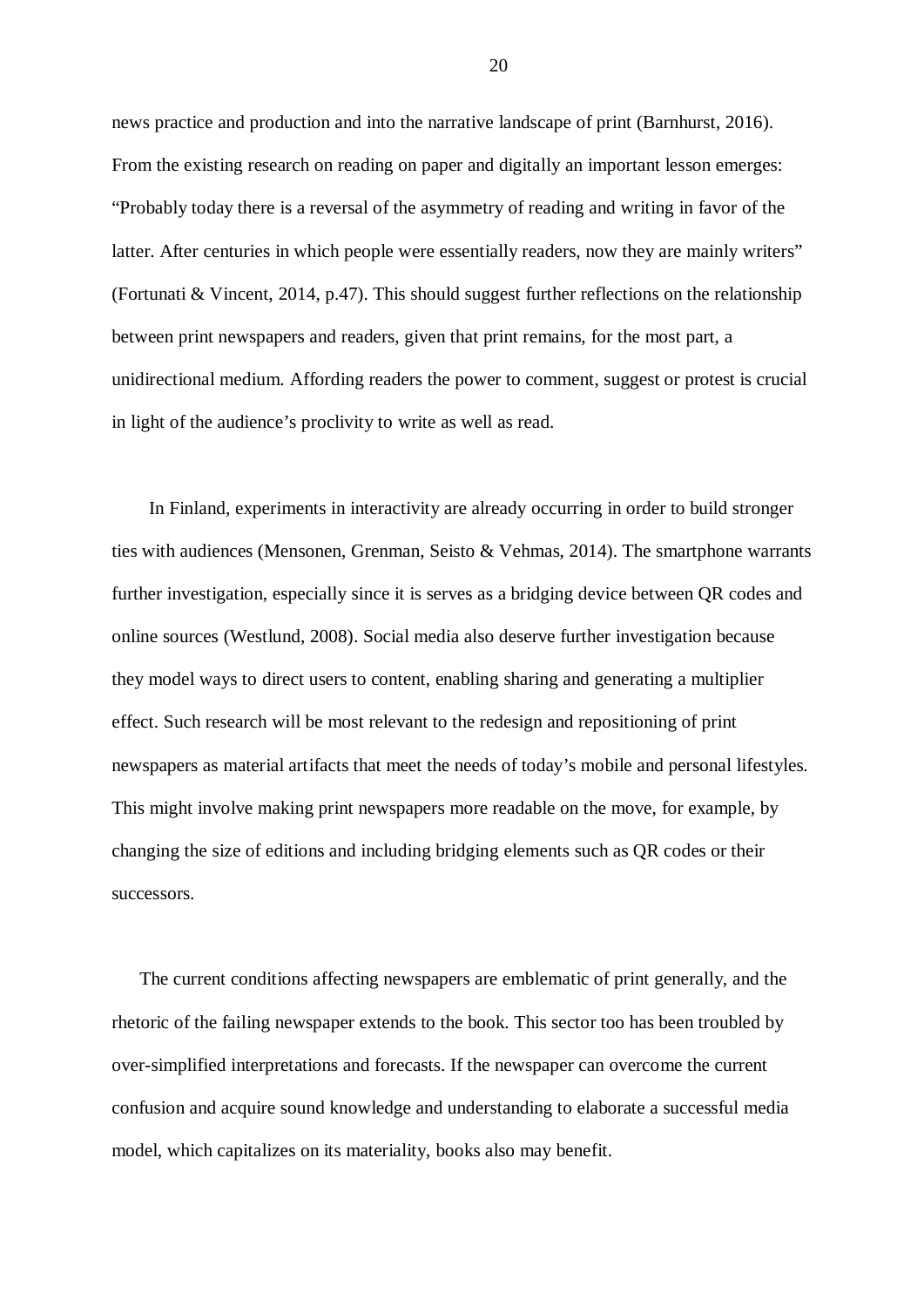# **References**

- Anderson, C. W., E. Bell and C. Shirky. 2013. *Post industrial journalism: Adapting to the present*. New York: Tow Center for Digital Journalism.
- Anderson, C.W. and J. De Maeyer. 2015. Objects of journalism and the news. *Journalism* 16(1): 3–9.
- Bakardjieva, M. 2015. Rationalizing sociality: An unfinished script for socialbots. *The Information Society* 31:244–256.
- Barnhurst, K. G. 2016. *Mister Pulitzer and the Spider: Modern news from realism to the digital.* Urbana, IL: University of Illinois Press.
- Barthel, M. 2016. Around half of newspaper readers rely only on print edition. Pew Research Center. http://www.pewresearch.org/fact-tank/2016/01/06/around-half-of-newspaperreaders-rely-only-on-print-edition (accessed October 29, 2016).

Barthes, R. 1975. *The pleasure of the text.* New York: Hill and Wang.

- Bartlett, R. 2013. Behind the dcenes at Gruppo Editoriale L'Espresso. *journalism.co.uk.* https://www.journalism.co.uk/news/focus-on-italy-behind-the-scenes-at-gruppoeditoriale-l-espresso/s2/a554306 (accessed October 29, 2016).
- Bennett, J. 2009. *Vibrant matter: A political ecology of things*. Durham, NC: Duke University Press.
- Benton, J. 2014. Warren Buffett on newspapers: '\_\_\_\_\_\_\_\_\_\_\_.' *NiemanLab*. http://www.niemanlab.org/2014/03/warren-buffett-on-newspapers-(accessed December 06, 2016).
- Blair, C. 2014. CNET's plunge into print. *American Journalism Review*. http://ajr.org/2014/12/10/cnets-plunge-print/ (accessed December 06, 2016).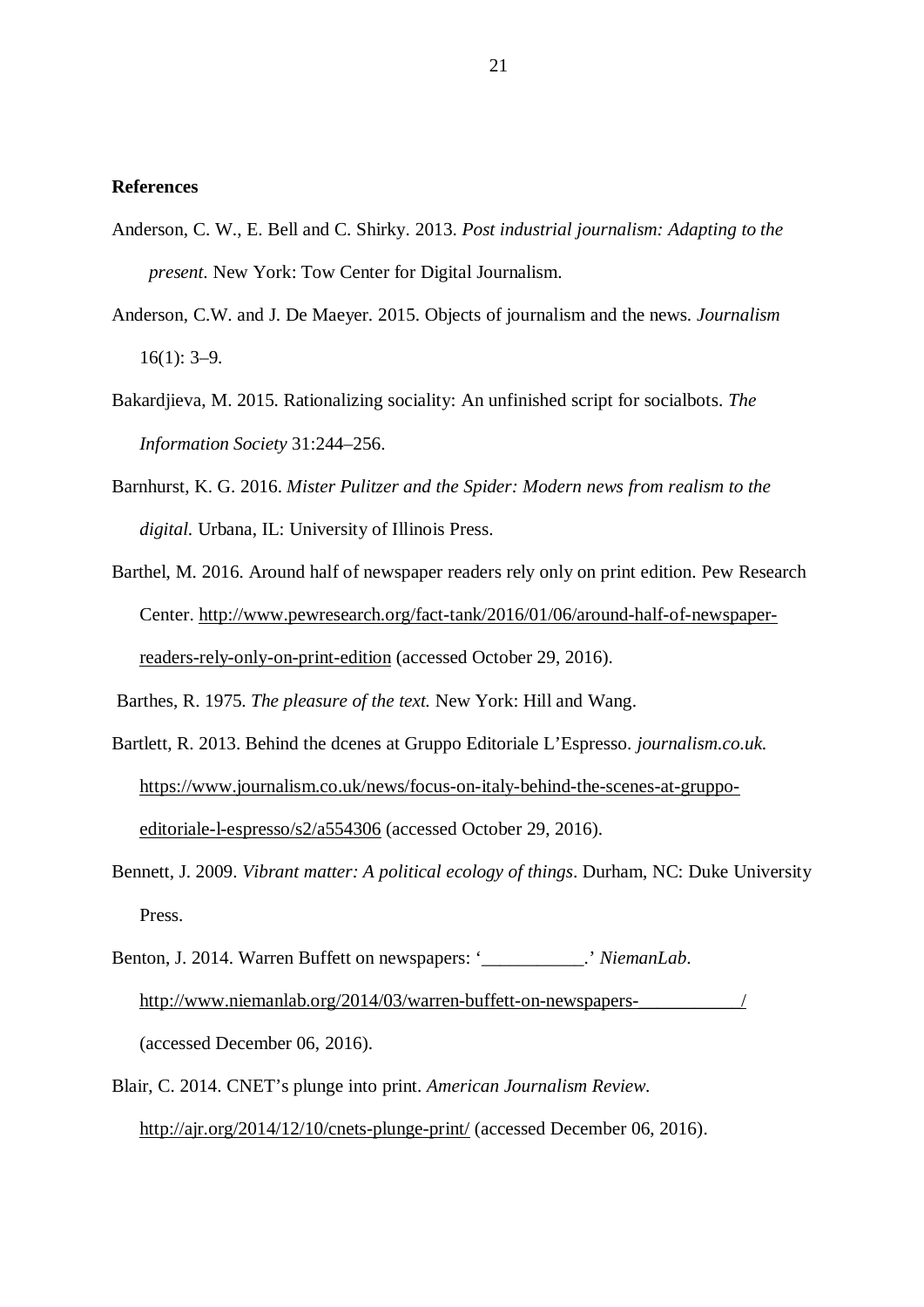- Boczkowski, P.J., 2015. The material turn in the study of journalism: Some hopeful and cautionary remarks from an early explorer. *Journalism* 16(1): 65–68.
- Bollström, R., A. Määttänen, D. Tobjörka, P. Ihalainen, N. Kaihovirta, R. Österbacka, J. Peltonen and M. Toivakka. (2009). A multilayer coated fiber-based substrate suitable for printed functionality. *Organic Electronics* 10: 1020–1023.
- Borden, S.L., and C. Tew. 2007. The role of journalist and the performance of journalism: Ethical lessons from "fake" news (seriously). *Journal of Mass Media Ethics* 22 (4):300– 314.
- Boyle, D. 2013. Times claims subscriber boost: 'You can charge a premium and still increase circulation.' *Press Gazette*. http://www.pressgazette.co.uk/times-titles-hit-350000 printonline-subscribers-you-can-charge-premium-and-still-increase (accessed October 29, 2016).
- Brüggemann, M., E. Humprecht, R. Kleis Nielsen, K. Karppinen, A. Cornia, and F. Esser. 2016. Framing the newspaper crisis. *Journalism Studies* 17 (5):533-551.
- Bruns, A. 2011. News produsage in a pro-am mediasphere: Why citizen journalism matters. In *News online: Transformations and continuities, ed.* G. Meikle and G. Redden, 132– 147. Basingstoke, UK: Palgrave Macmillan.
- Bunz, M. 2010. New York Times publishes a daily video from its newsroom. *The Guardian.* http://www.theguardian.com/media/pda/2010/mar/23/new-york-times-timescast (accessed November 11, 2015).
- Burrell, I. 2014. The mag trade: Net-a-Porter's new glossy magazine set to be a serious rival to Vogue. *The Independent.* http://www.independent.co.uk/news/media/press/the-magtrade-netaporters-new-glossy-magazine-set-to-be-a-serious-rival-to-vogue-9113140.html (accessed October 29, 2016).

Carlson, M. 2015. The robotic reporter. *Digital Journalism* 3: 416–431.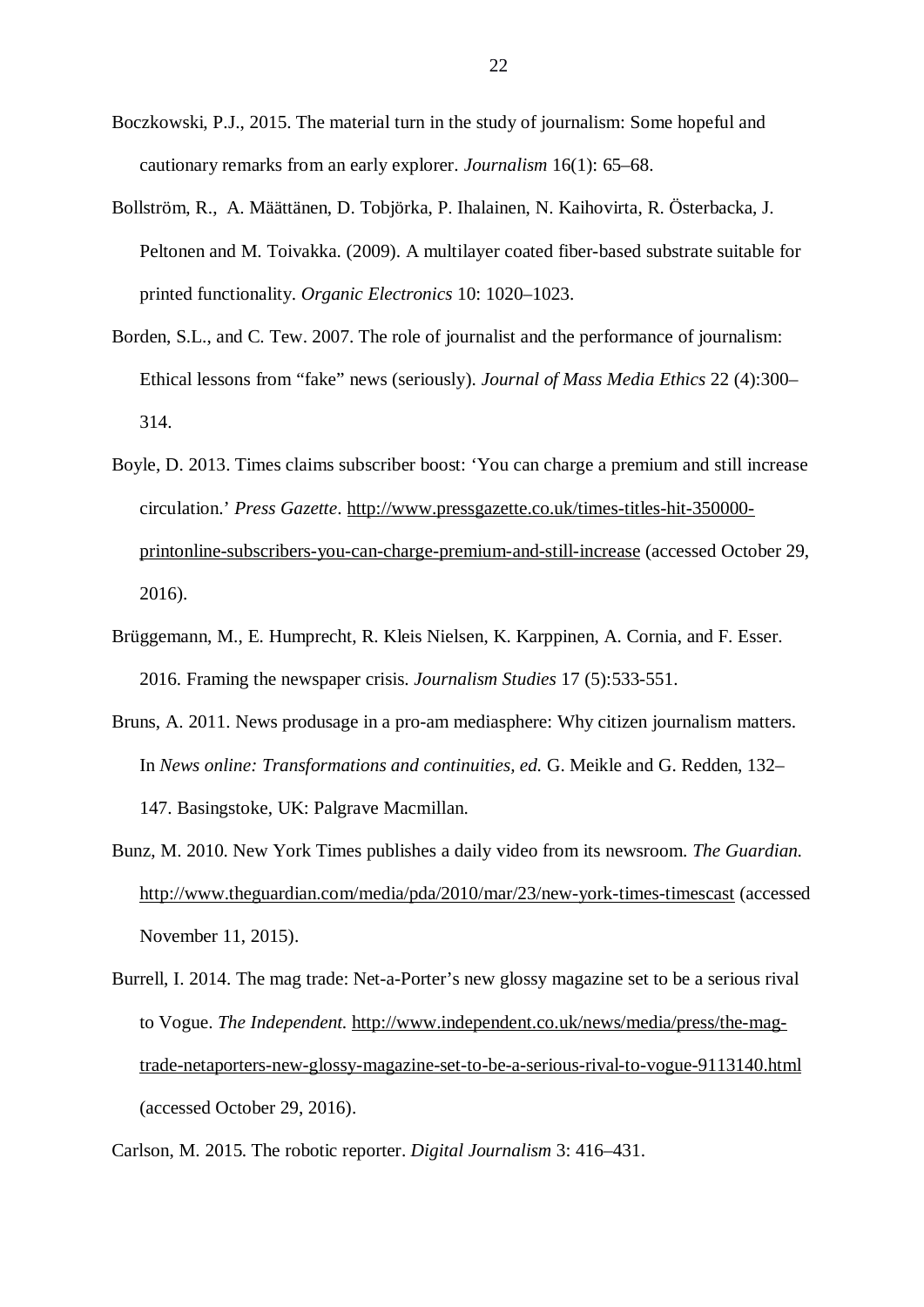- Carpignano, P. 1999. The shape of the sphere: The public sphere and the materiality of communication. *Constellations*, 6(2): 177–189.
- Carr, D. 2014. When the forces of media disruption hit home. *The New York Times*. http://www.nytimes.com/2014/12/01/business/media/when-the-forces-of-disruption-hithome.html (accessed December 06, 2016).
- Choi-Fitzpatrick, A. 2014. SPP Drone Lab crowd estimation methodology. YouTube video. https://youtu.be/CTH5zDJdSuk (accessed December 06, 2016).
- Chyi, H.I. and O. Tenenboim. 2016. Reality Check. *Journalism Practice* doi:10.1080/17512786.2016.1208056.
- Clark, A. 2009. Seattle mourns the last day of its venerable Post Intelligencer. *The Guardian*. http://www.theguardian.com/media/2009/mar/17/seattle-post-intelligencer-last-day (accessed December 06, 2016).
- Coddington, M. 2014. Normalizing the hyperlink. *Digital Journalism* 2: 140–155.
- Colford, P. 2014. A leap forward in quarterly earning stories. The Definitive Source, *Associated Press*. http://blog.ap.org/2014/06/30/a-leap-forward-in-quarterly-earningsstories/ (accessed December 06, 2016).
- Daniel, R. and K. Hagey. 2012. Turning a page: Newsweek ends print run. *The Wall Street Journal.*

http://www.wsj.com/articles/SB10001424127887324660404578201432812202750 (accessed December 06, 2016).

Das, A. 2014. At Papers, Berkshire Rewrites its Script. *The Wall Street Journal*. http://www.wsj.com/articles/SB10001424052702304361604579292721064856870 (accessed May 1, 2015).

Doctor, K. 2014. The newsonomics of Newsweek's pricey relaunch. *NiemanLab.* http://www.niemanlab.org/2014/03/the-newsonomics-of-newsweeks-pricey-relaunch/ (accessed December 06, 2016).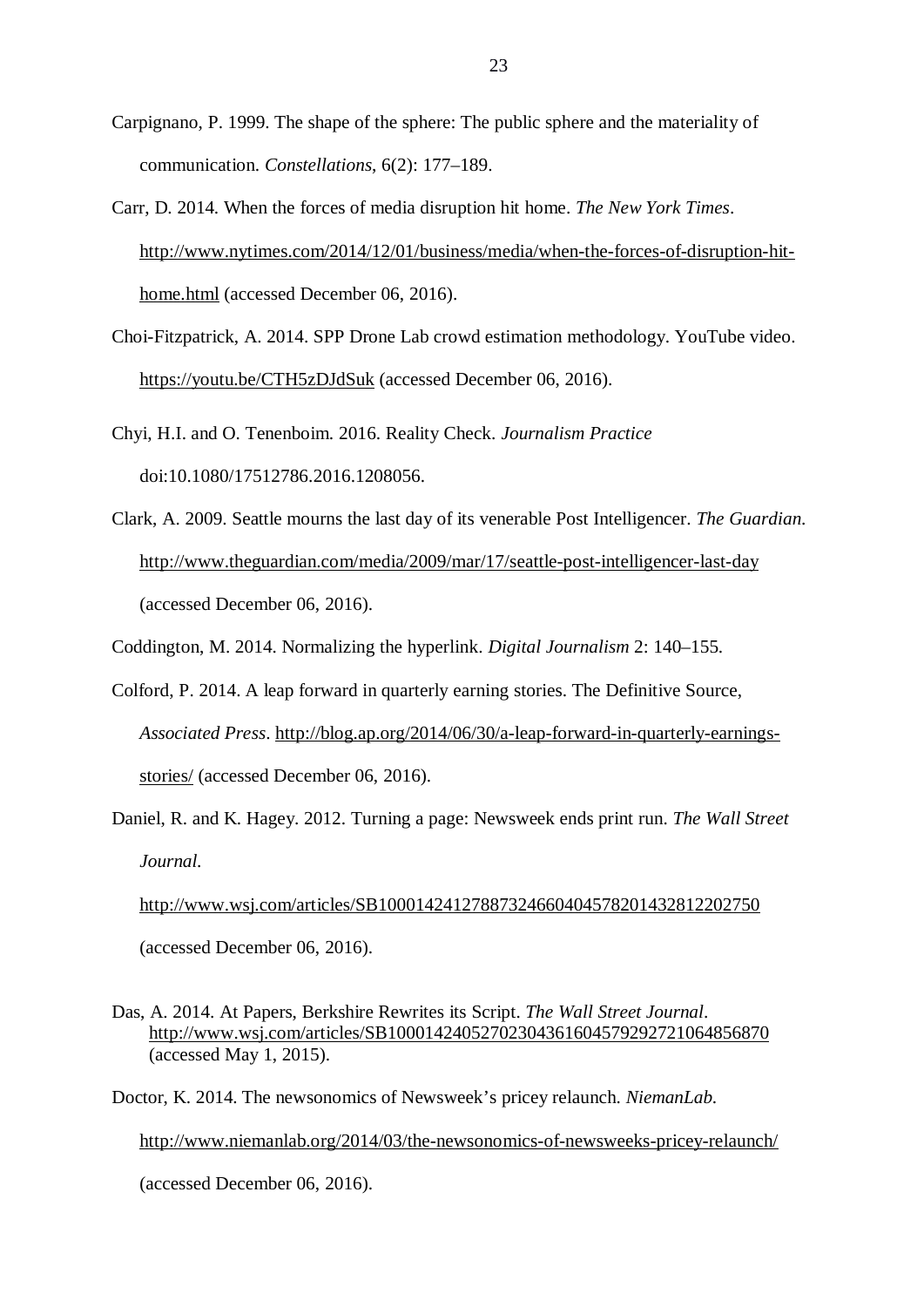- Downie, L. and M. Schudson. 2009. *The reconstruction of American journalism*. New York: Columbia University Graduate School of Journalism.
- .Economist. 2006. Who killed the newspaper? The most useful bit of the media is disappearing. A cause for concern, but not for panic. *The Economist* 380(8492):9–10.
- Ekdale, B., J. B. Singer, M. Tully, and S. Harmsen. 2015. Making change: Diffusion of technological, relational, and cultural innovation in the newsroom. *Journalism and Mass Communication Quarterly* 92:938–958.
- Farinosi, M., C. Lim and J. Roll. 2016. Book or screen, pen or keyboard? A cross-cultural sociological analysis of writing and reading habits basing on Germany, Italy and the UK, *Telematics and Informatics 33*: 410-421.
- Filloux, F. 2015. The NYTimes could be worth \$19bn instead of \$2bn. *Monday Note.* http://www.mondaynote.com/2015/02/15/the-nytimes-could-be-worth-19bn-instead-of-2bn/ (accessed December 06, 2016).
- Fortunati, L., M. Deuze, and F. De Luca. 2014. The new about news: How print, online, free, and mobile coconstruct new audiences in Italy, France, Spain, the UK, and Germany. *Journal of computer-mediated communication* 19(2): 121–137.
- Fortunati, L. and J. Vincent. 2014. Sociological insights on the comparison of writing/reading on paper with writing/reading digitally. *Telematics and Informatics* 31 (1): 39–51.
- Fortunati, L, S. Taipale and M. Farinosi. 2015. Print and online newspapers as material artefacts. *Journalism* 16 (6):830 **–**846.
- Frohlich, D.M. 2004. *Audiophotography: Bringing photos to life with sounds.* Dordrecht, the Netherlands: Kluwer Academic.
- Frohlich, D. 2016. *Designing interactive newsprint.* Manuscript in preparation.
- Frohlich, D., P. Egglestone, and J. Rogers. 2015. Interactive newsprint project: User study. Paper presented at the COST Action FP1104, Zagreb, Croatia, March.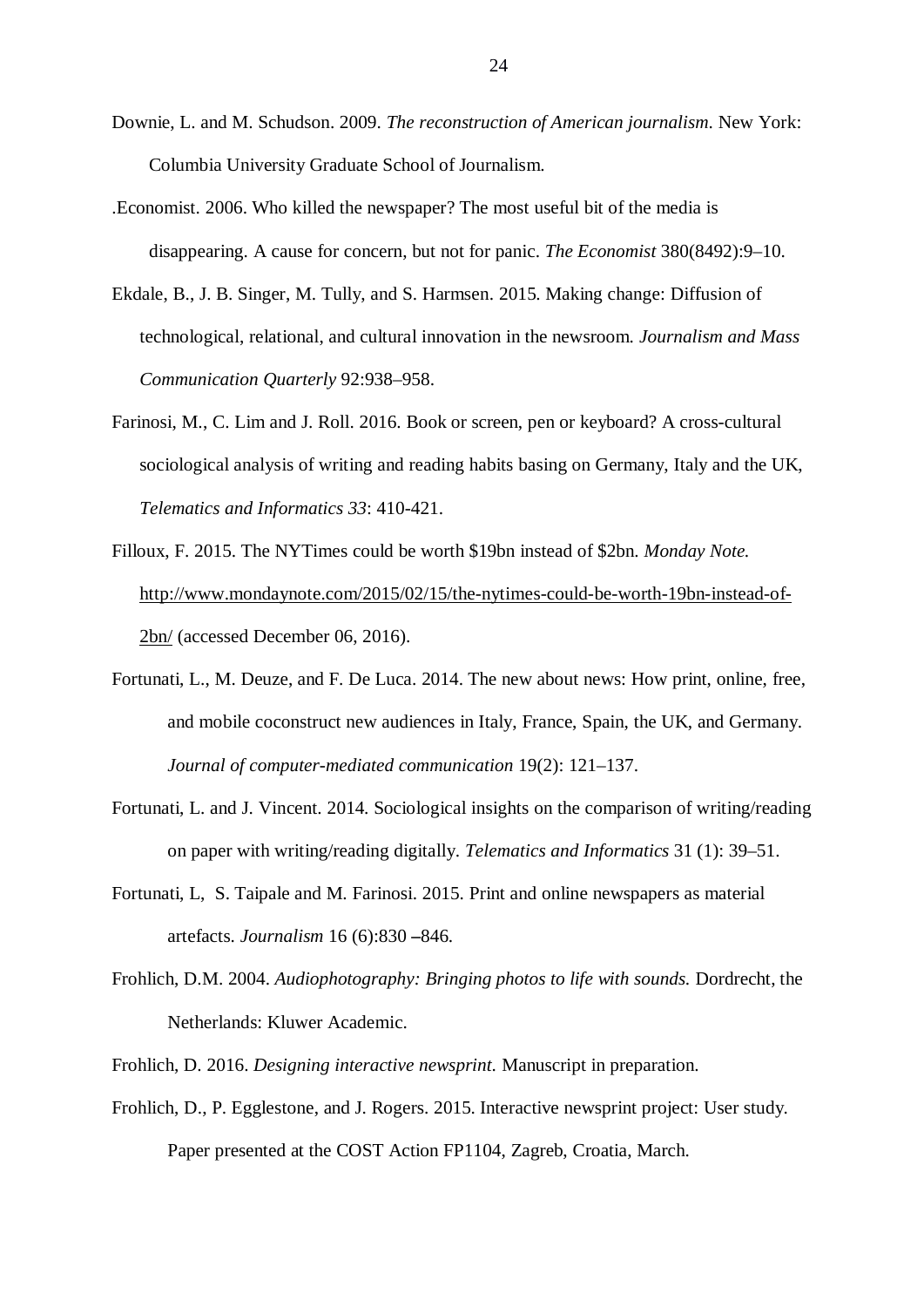- Gani, A. and L. Haddou. 2014. Could robots be the journalists of the future? *The Guardian*. http://www.theguardian.com/media/shortcuts/2014/mar/16/could-robots-be-journalist-offuture (accessed December 06, 2016).
- Gillespie, T., P. J. Boczkowski and K.A. Foot, eds. 2013. *Media technologies: Essays on communication, materiality, and society.* Cambridge, MA: MIT Press.
- Gillin, P. 2014. The Bots Are Coming! *Newspaper Deathwatch*. http://newspaperdeathwatch.com/the-bots-are-coming/ (accessed December 06, 2016).
- Gourarie, C. 2015. Print is the new 'new media.' *Columbia Journalism Review Business of News.* http://www.cjr.org/business\_of\_news/back\_in\_print.php (accessed December 06, 2016).
- Greenwood, S. 2014. What will partly work robots and journalism. *What Worked, What Didn't*. http://whatworkedwhatdidnt.com/why-robots-can-be-useful-reporters-butrubbish-journalists/ (accessed December 06, 2016).
- Gubbi J., R. Buyya, S. Marusic, and M. Palaniswami. 2003. Internet of things (IoT): A vision, architectural elements, and future directions. *Journal of Future Generation Computer Systems* 29*:* 1645–1660.
- Hall, S. 1973. *Encoding and decoding in the television discourse*. Birmingham, UK: Centre for Cultural Studies, University of Birmingham.
- Harper, R. 2010. *Texture: Human expression in the age of communications overload.* Cambridge, MA: MIT Press.
- Hedges, C. 2010. *Empire of illusion: The end of literacy and the triumph of spectacle*. New York: Nation Books.
- Höllerer, T., and S. Feiner. 2004. Mobile augmented reality. In *Telegeoinformatics: Locationbased computing and services,* ed. H. Karimi and A. Hammad, 187–220. London: Taylor and Francis.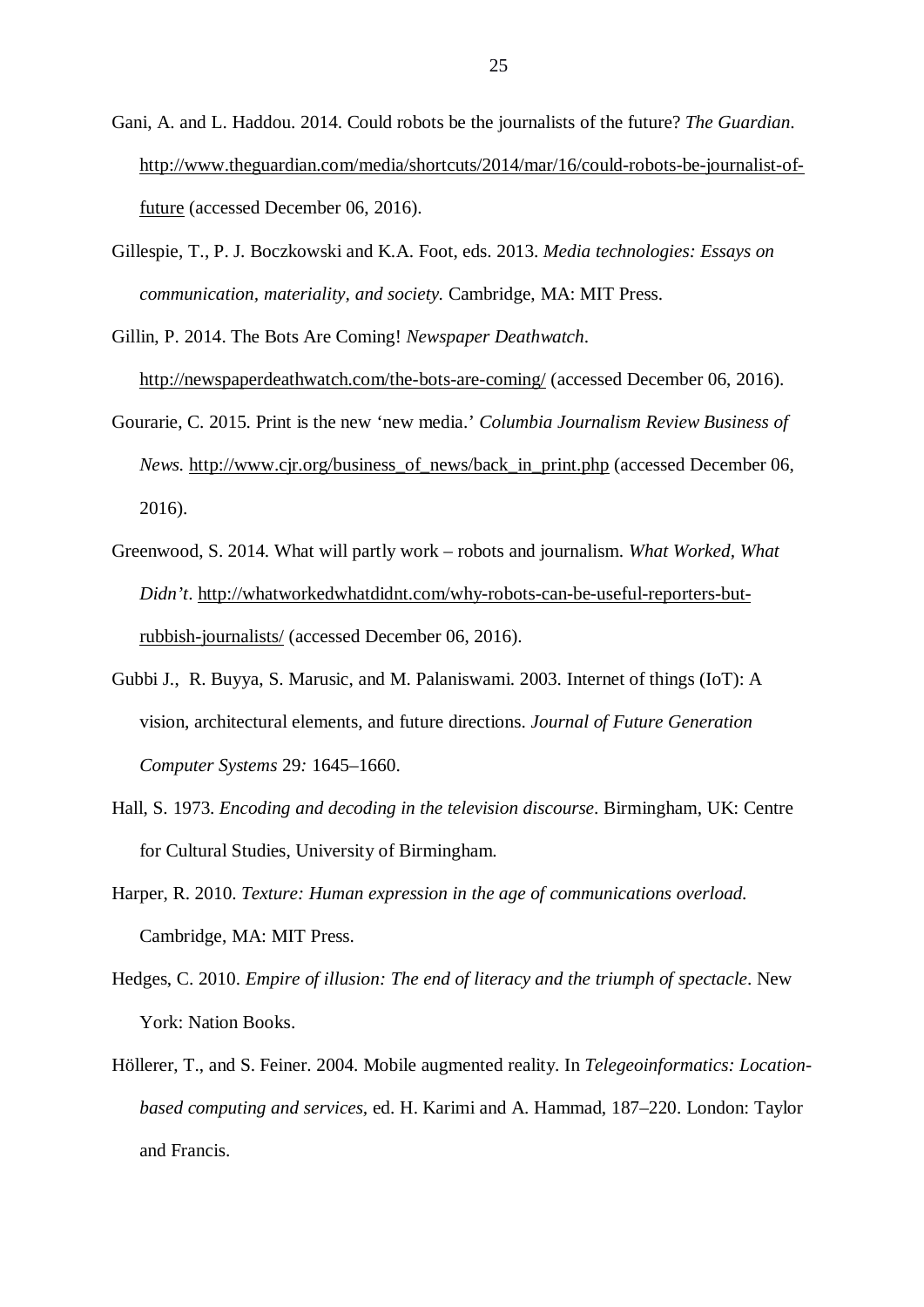- Hujanen, J., 2016. Participation and the blurring values of journalism. *Journalism Studies* 17 (7):871–880.
- Husni, S. 2015. Newsweek one year after the print re-launch: Profitable and self sustaining. *Mr. Magazine*. https://mrmagazine.wordpress.com/2015/03/04/newsweek-one-year-afterthe-print-re-launch-profitable-and-self-sustaining-the-mr-magazine-interview-withnewsweeks-editor-in-chief-jim-impoco/ (accessed December 06, 2016).
- Janischewski, C. 2013. Meganews kiosk prints magazines and newspapers on demand. *WAN-IFRA*. http://www.wan-ifra.org/articles/2013/07/22/meganews-kiosk-prints-magazinesand-newspapers-on-demand (accessed December 06, 2016).
- Johns, A. 2015. Recursive Historiographical Work and the Responsibility of the Historian (Podcast). *Culture Machine Live*.

http://culturemachinepodcasts.podbean.com/e/recursive-historiographical-work-and-theresponsibility-of-the-historian-adrian-johns-1428923430/

(accessed December 16, 2016)

- Jomati Consultants. 2014. *Civilisation 2030: The near future for law firms*. London: Jomati Consultants.
- Jones, J., and L. Salter, L. 2012. *Digital journalism*. London: Sage.
- Kortelainen, T. 2015 Reading format preferences of Finnish university students. In *European Conference on Information Literacy,* pp 446–454. Berlin: Springer
- Kunnari, E., J. Valkama, M. Keskinen, and P. Mansikkamäki. 2009. Environmental evaluation of new technology: Printed electronics case study. *Journal of Cleaner Production* 17: 791–799.
- Landow, G.P. 1997. *Hypertext 2.0: the convergence of contemporary critical theory and technology.* Baltimore, MD: Johns Hopkins University Press.
- Lewis, H. 2016. Post-truth politics. *Nieman Reports*. http://niemanreports.org/articles/post-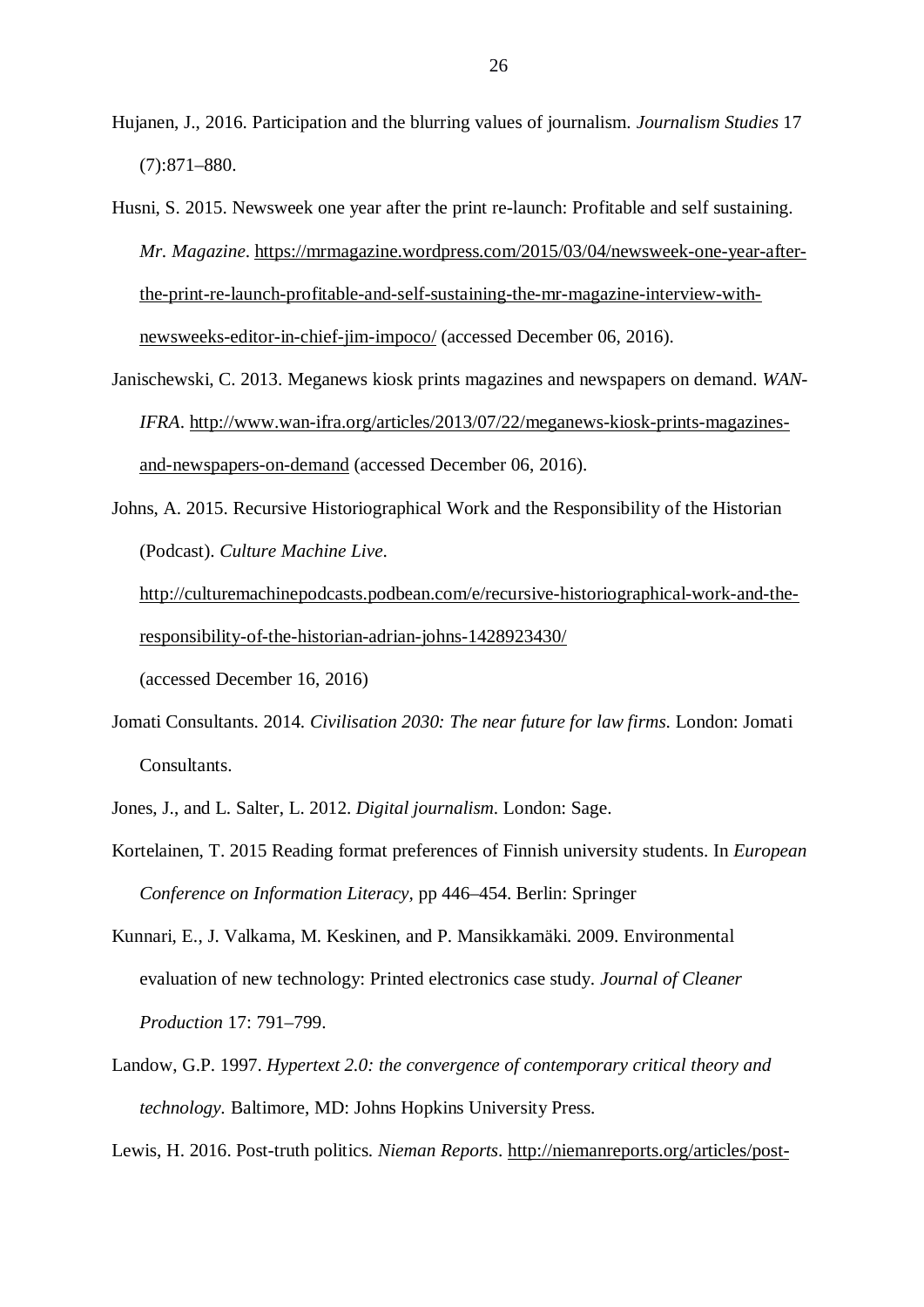truth-politics/ (accessed December 06, 2016).

- Lin, C., M.B. Salwen, and R.A. Abdulla. 2005. New wine in an old bottle? Online news as a functional substitute for offline. In *Online News and the Public*, ed. B. Garrison, Driscoll P. D. and M. B. Salwen, 221–236. Mahwah, N.J: Erlbaum.
- Luengo, M. 2016. When codes collide: Journalists push back against digital desecration. In *The crisis of journalism reconsidered: democratic culture, professional codes, digital future,* ed. J. C. Alexander, E. Butler Breese, and M. Luengo, 119–134. Cambridge, UK: Cambridge University Press.
- Ludovico, A. 2012. *Post-digital print: The mutation of publishing since 1894.* Eindhoven, the Netherlands: Onamatopee.
- Luff, P., G. Adams, W. Bock, A. Drazin, D. Frohlich, C. Heath and E. Zeller, E. 2007. Augmented paper: Developing relationships between digital content and paper. In *The disappearing computer*, ed*.* N. Streitz, A. Kameas, and I. Mavrommati, 275–297. Berlin: Springer.
- Mackay, W. E., and A.-L. Fayard 1999. Designing interactive paper: Lessons from three augmented reality projects. In *Proceedings of IWAR'98, International Workshop on Augmented Reality*, 81–90. Natick, MA: A. K. Peters.
- Marshall, S. 2012. Prototype of 'smart' newspaper that plays audio released. *journalism.co.uk*. https://www.journalism.co.uk/news/researchers-release-prototype-ofsmart-newspaper-that-plays-audio/s2/a550344/ (accessed December 06, 2016).
- McChesney, R. W. 2014. Be realistic, demand the impossible: Three radically democratic internet policies. *Critical Studies in Media Communication* 31 (2): 92–99.
- McLuhan, M. 1964. *Understanding media: The extensions of man*. New York: McGraw-Hill.
- Mensonen, A., M. Aikala, and N. Lumby. 2013. Consumer attitudes towards AR applications in Finland and Canada. *Journal of Print and Media Technology Research* 2*:* 245–253.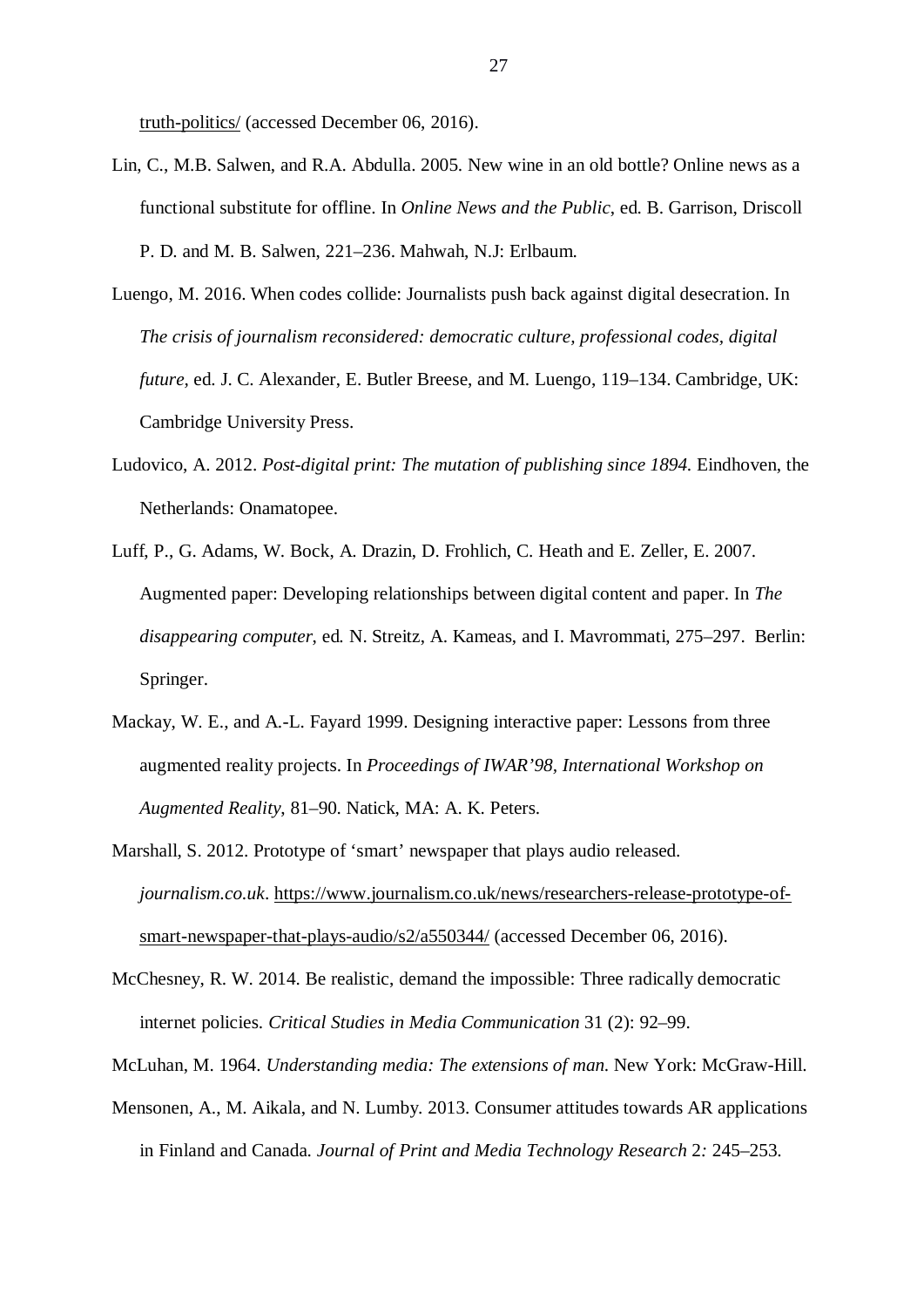- Mensonen, A., K. Grenman, A. Seisto, and K. Vehmas. 2014. Novel services for publishing sector through co-creation with users. *Journal of Print Media Technology Research* 3: 277–285.
- Merrin, W. 2014. *Media studies 2.0.* New York: Routledge.
- MGH. 2011. *QR code survey.* Baltimore, Md. http://mghus.com/lp/qr-codes/
- Milner, A. 2014. Newsweek back in print again with very different owners. *Liberty Voice.* http://guardianlv.com/2014/03/newsweek-back-in-print-again-with-very-differentowners/ (accessed December 06, 2016).
- Milosevic, M., and T. Henriksson. 2015. *World press trends 2014*. Paris: WAN-IFRA.
- Mitchell, A., J. Gottfried, M. Barthel and E.Shearer. 2016. *The modern news consumer*. Washington, DC: Pew Research Center.
- Mohamud, A. 2012. QR code usage among European smartphone owners doubles over past year. *Comscore Insights*. https://www.comscore.com/Insights/Press-Releases/2012/9/QR-Code-Usage-Among-European-Smartphone-Owners-Doubles-Over-Past-Year. (accessed December 06, 2016).
- Myer, M. 2014. Brick by brick. *Columbia Journalism Review.* http://www.cjr.org/cover\_story/washington\_post\_jeff\_bezos.php (accessed December 06, 2016).
- Nadler, A., and M. Vavrus. 2015. Critical voices in the future of news debates. *Communication Review, 18* (2): 71–81.

Neff, J. 2015. Powa does away with QR codes to allow instant orders. *Advertising Age.* http://adage.com/article/digital/powa-qr-codes-instant-orders/301782/ (accessed December 06, 2016).

Newman, N. 2015. *Digital news report*: *Tracking the future of news*. Oxford, UK: Reuters Institute for the Study of Journalism.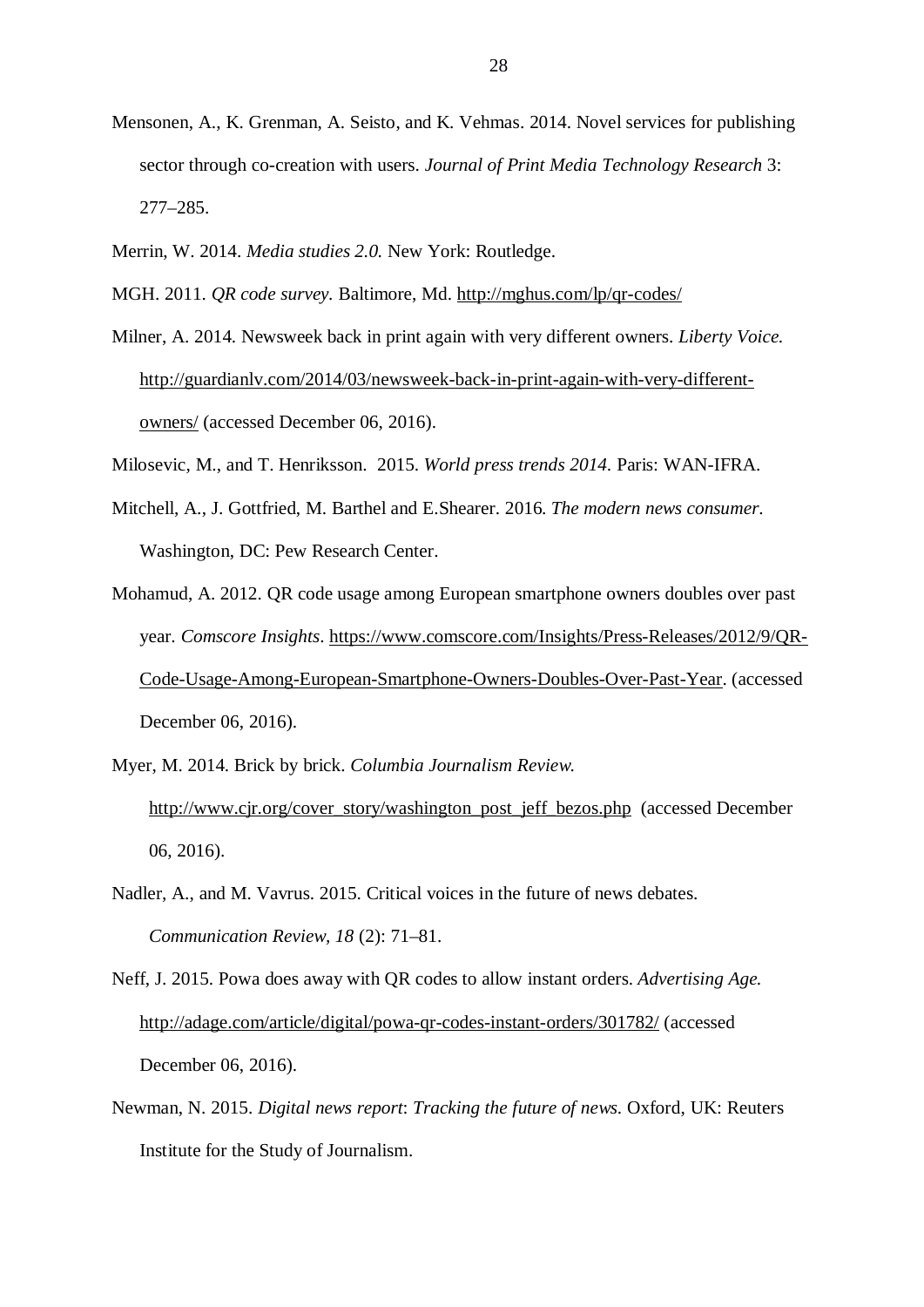- Olivotto, R. 2013. QR codes analisi e sviluppi futuri. Unpublished master's thesis, University of Udine, Italy.
- O'Sullivan, J. 2012. Challenging values: the 'good' journalist online. In *The Handbook of Global Online Journalism*, ed. E. Siapera and A. Veglis, 39–58. Oxford, UK: Wiley-Blackwell.
- Parks, L. 2014. Media, hot & cold: drones, infrared imagery, and body heat. *International Journal of Communication* 8: 2518–21.
- Pickard, V., and A.T. Williams. 2014. Salvation or folly? *Digital Journalism* 2*:*195–213.
- Ponsford, D. 2013. Print is the future for local journalism says founder of new weekly newspaper. *Press Gazette*. http://www.pressgazette.co.uk/print-future-local-journalismsays-founder-new-weekly-macclesfield-today (accessed December 06, 2016).
- Preston, P. 2015. If you're looking for a way for print to prosper, the i may have it. *The Guardian*. http://www.theguardian.com/media/2015/oct/25/independent-circulation-printprosper-i-may-have-it (accessed December 06, 2016).
- Radcliffe, D. 2013. Hyperlocal and happy to be in print. *BBC College of Journalism*. http://www.bbc.co.uk/blogs/collegeofjournalism/entries/a6ef218c-09da-3cd9-b1fab8e987122046 (accessed December 06, 2016).
- Ramsden, A. 2010. The level of student engagement with QR codes: Findings from a cross institutional survey [Working paper]. Bath, UK: University of Bath.
- Robinson, S. 2011 Convergence crises: News work and news space in the digitally transforming newsroom. *Journal of Communication* 61:1122–1141.
- Rosenwald, M. 2016. Print Is Dead. Long Live Print. *Columbia Journalism Review*. http://www.cjr.org/special\_report/print\_analog\_comeback.php (accessed December 07, 2016).
- Schroyer, M. 2015. PSDJ creates 3D models and maps of war-ravaged Donetsk airport, using citizen groups' drone video. *Professional Society of Drone Journalists*.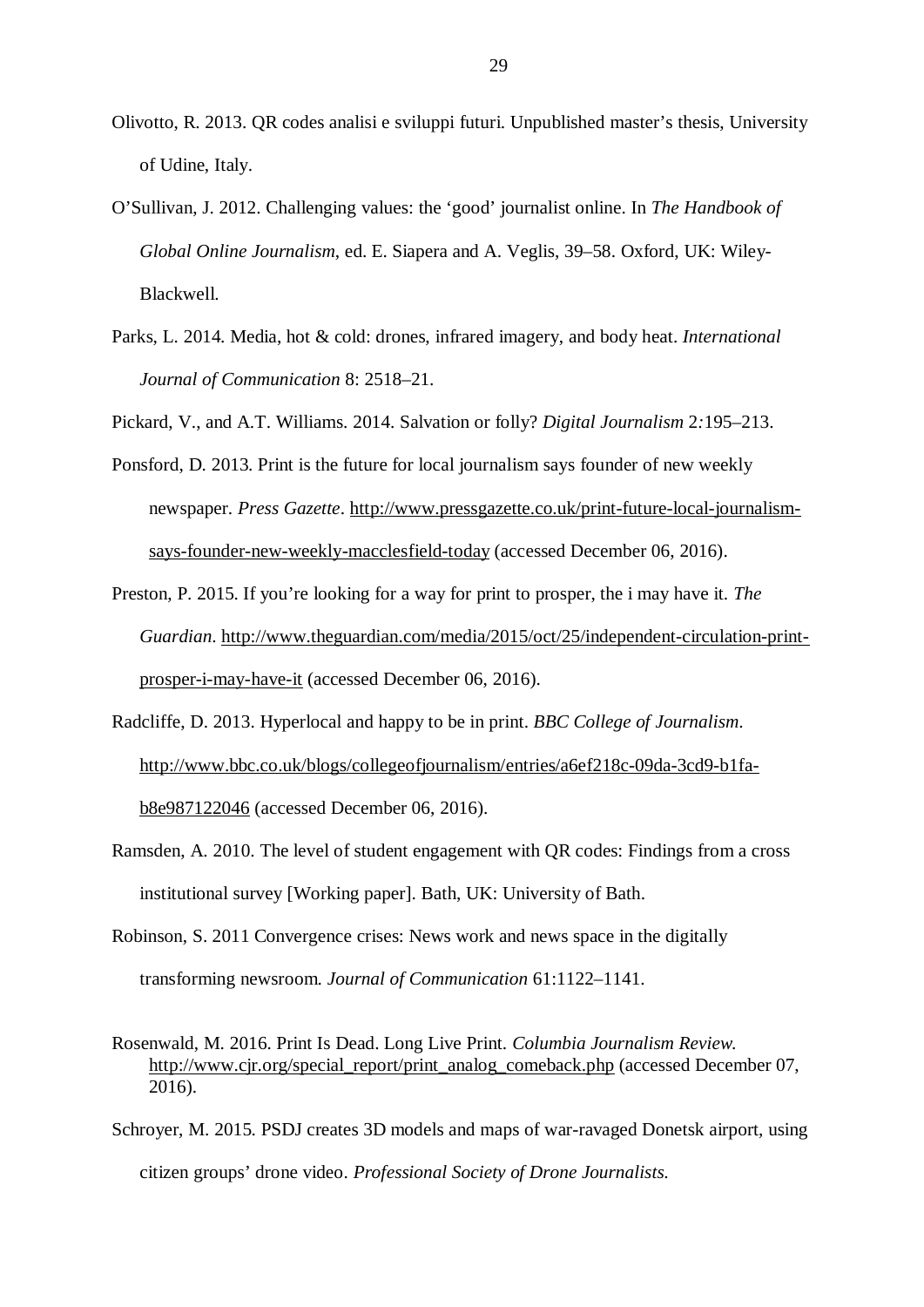http://www.dronejournalism.org/news/2015/1/psdj-creates-3d-models-and-maps-of-warravaged-donetsk-airport-using-citizen-groups-drone-video (accessed December 06, 2016).

- Schudson, M. 2015. What sorts of things are thingy? And what sorts of thinginess are there? Notes on stuff and social construction. *Journalism* 16 (1): 61–64.
- Sebastian, M. 2015. Chevy runs digital video ads in print. advertising age (Yes, you read that right). *Advertising Age.* http://adage.com/article/media/chevy-print-ads-esquire-popularmechanics-include-video/298085/ (accessed December 06, 2016).
- Sehl, K. 2016. "Read the fine print: Premium passengers prefer paper newspapers on long haul." *Apex Aero*. http://apex.aero/2016/09/20/premium-passengers-prefer-papernewspapers-long-haul (accessed December 06, 2016).
- Seisto, A., M. Aikala, R. Vatrapu, and T. Kuula. 2012. Augmented reality as a technology bringing interactivity to printed products. In *Advances in printing and media technology. Proceedings of the 39th international research conference of IARIGAI,* ed. N. Enlund and M. Lovreček, 271–279. Darmstadt, Germanty: International Association of Research Organizations for the Information, Media and Graphic Arts Industries.
- Sellen, A.J. and R.H. Harper. 2002. The myth of the paperless office. Cambridge, MA: MIT Press.
- Shirky, C. 2008. *Here comes everybody: The power of organizing without organizations*. New York: Penguin Books.
- Singer, J. B. 2013. The ethical implications of an elite press. *Journal of Mass Media Ethics* 28: 203–216.
- Sivek, S.C. 2015. 'Netflix for magazines' services explain why they're not doomed. PBS MediaShift. http://www.pbs.org/mediashift/2015/03/netflix-for-magazines-servicesexplain-why-theyre-not-doomed/ (accessed December 06, 2016).

Smith, S.A. 2005. A newsroom's fortress walls collapse. *Nieman Reports.*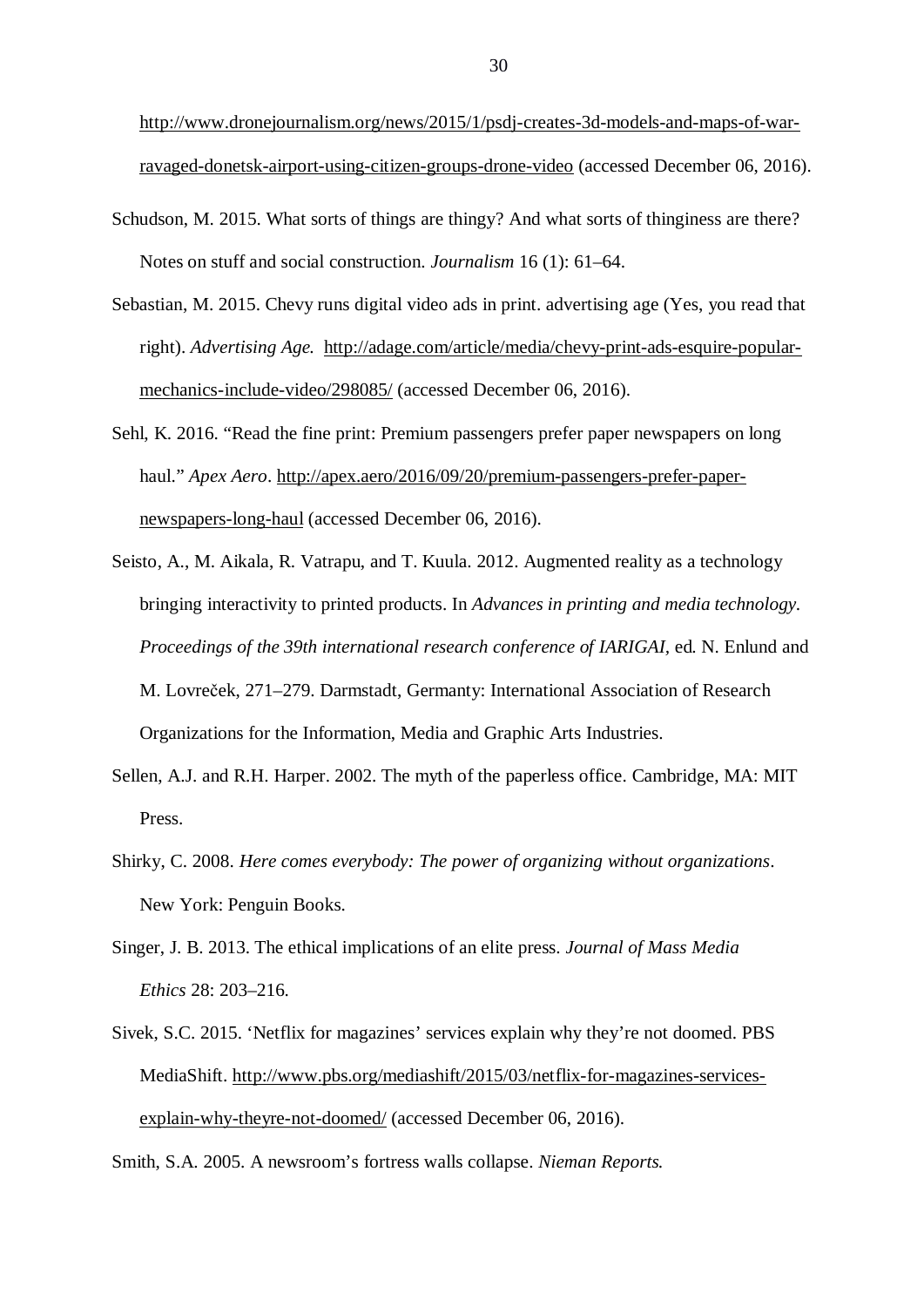http://niemanreports.org/articles/a-newsrooms-fortress-walls-collapse/ (accessed December 06, 2016).

Sonderman, J. 2011. Why Apple's virtual Newsstand is driving a surge in magazine, newspaper iPad app subscriptions. *Poynter Institute*. http://www.poynter.org/news/mediainnovation/150199/why-apples-virtual-newsstand-is-driving-a-surge-in-magazinenewspaper-ipad-app-subscriptions (accessed December 06, 2016).

Stray, J. 2016. The age of the cyborg. *Columbia Journalism Review.* http://www.cjr.org/analysis/cyborg\_virtual\_reality\_reuters\_tracer.php (accessed December 01, 2016).

- Taipale, S. 2014 The affordances of reading/writing on paper and digitally in Finland. *Telematics and Informatics* 31 (4): 532–542.
- Taipale, S. 2015. Bodily dimensions of reading and writing practices on paper and digitally. *Telematics and Informatics* 32 (4): 766–755.
- Taipale, S., J. Vincent, L. Fortunati, B. Sapio, and G. Lugano. 2015. Introduction: Situating the human in social robots. In *Social Robots from a Human Perspective*, ed, J. Vincent, S. Taipale, B. Sapio, G. Lugano, and L. Fortunati, 1–7. London: Springer
- Tameling, K., and M. Broersma. 2013. De-converging the newsroom: Strategies for newsroom change and their influence on journalism practice. *International Communication Gazette* 75 (1): 19–34.
- Thurman, N. 2014. Newspaper consumption in the digital age. *Digital Journalism 2:* 156– 178.
- Tobin, C. 2015. News media coalition announces partnership to test small news drones at FAA test site. *Holland & Knight*. http://www.hklaw.com/news/News-Media-Coalition-Announces-Partnership-to-Test-Small-News-Drones-at-FAA-Test-Site-01-15-2015/ (accessed December 06, 2016).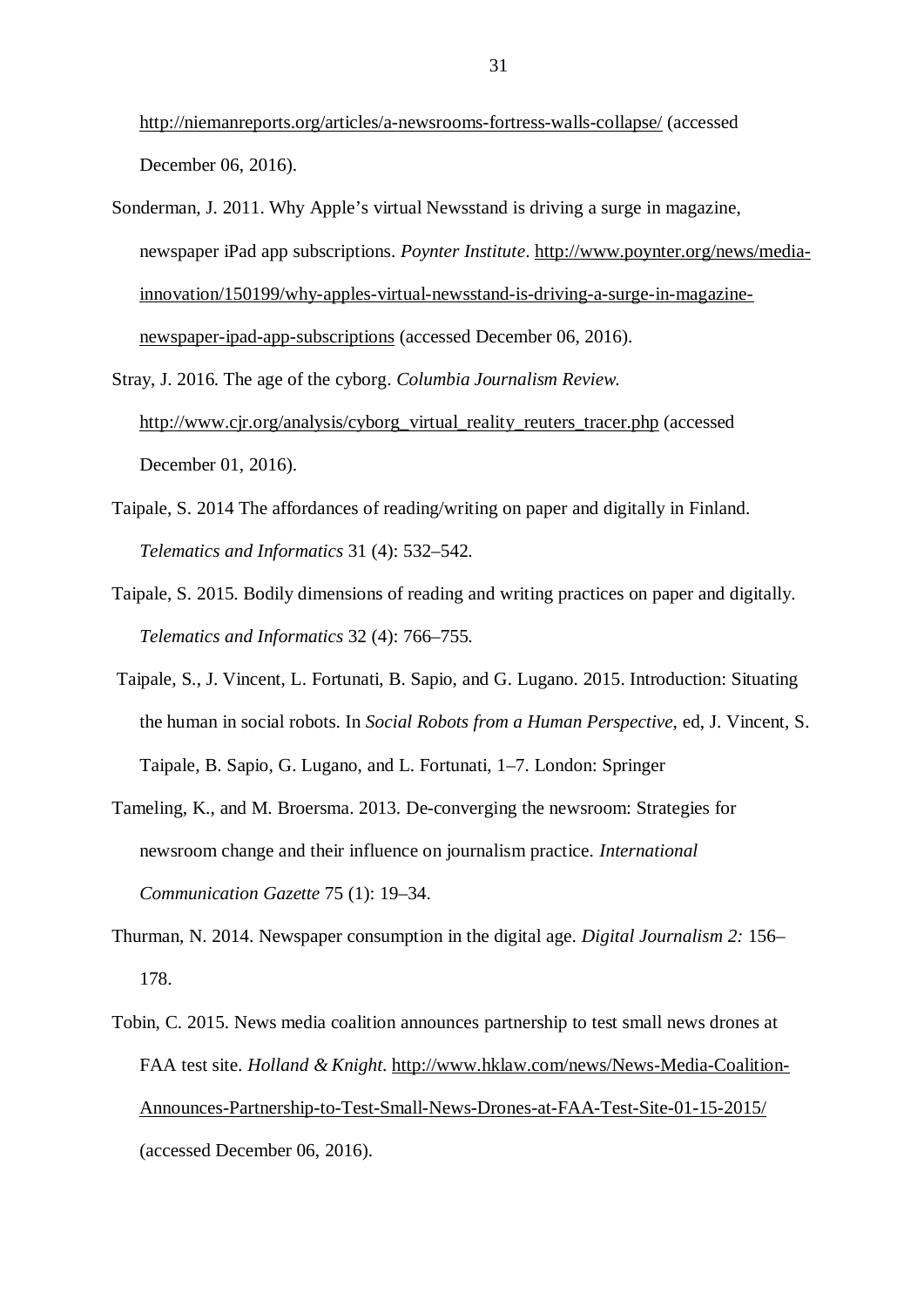Tremayne, M., and A. Clark. 2014. New perspectives from the sky: Unmanned aerial vehicles and journalism. *Digital Journalism 2:* 232–246.

van Dalen, A. 2012. The algorithms behind the headlines. *Journalism Practice* 6: 648–658.

- Waller, R. 2012. Graphic literacies for a digital age: The survival of layout. *The Information Society* 28: 236–252.
- Weber, P.J. 2009. Live webcasts open up newsrooms. *Victoria Advocate*. https://www.victoriaadvocate.com/news/2009/jul/20/newsroom\_webcast\_072009\_58744/ (accessed December 06, 2016).
- Wesse, R. 2015. The algorithm who advised me. *CFA Institute Magazine* 26: 37–38.
- Westlund, O. 2008. From mobile phone to mobile device: News consumption on the go. *Canadian Journal of Communication* 33: 443–463.
- Wiley, S.B.C. and J. Packer, eds. 2012. *Communication matters: materialist approaches to media, mobility and networks.* London: Routledge.
- Witschge, T. 2013. Transforming journalistic practice: A profession caught between change and tradition. In *Rethinking journalism: Trust and participation in a transformed news landscape,* ed. M. J. Broersma and C. Peters, 160–172). London: Routledge.
- White, J. V. 1974. *Editing by design: word-and-picture communication for editors and designers.* New York: R. R. Bowker.
- Zelizer, B. 2015. Terms of choice: Uncertainty, journalism, and crisis. *Journal of Communication* 65: 888–908.

## **Notes**

<sup>1</sup> Kevin Barnhurst had contributed substantially to this paper, up to a late stage of its completion, before his sudden passing.